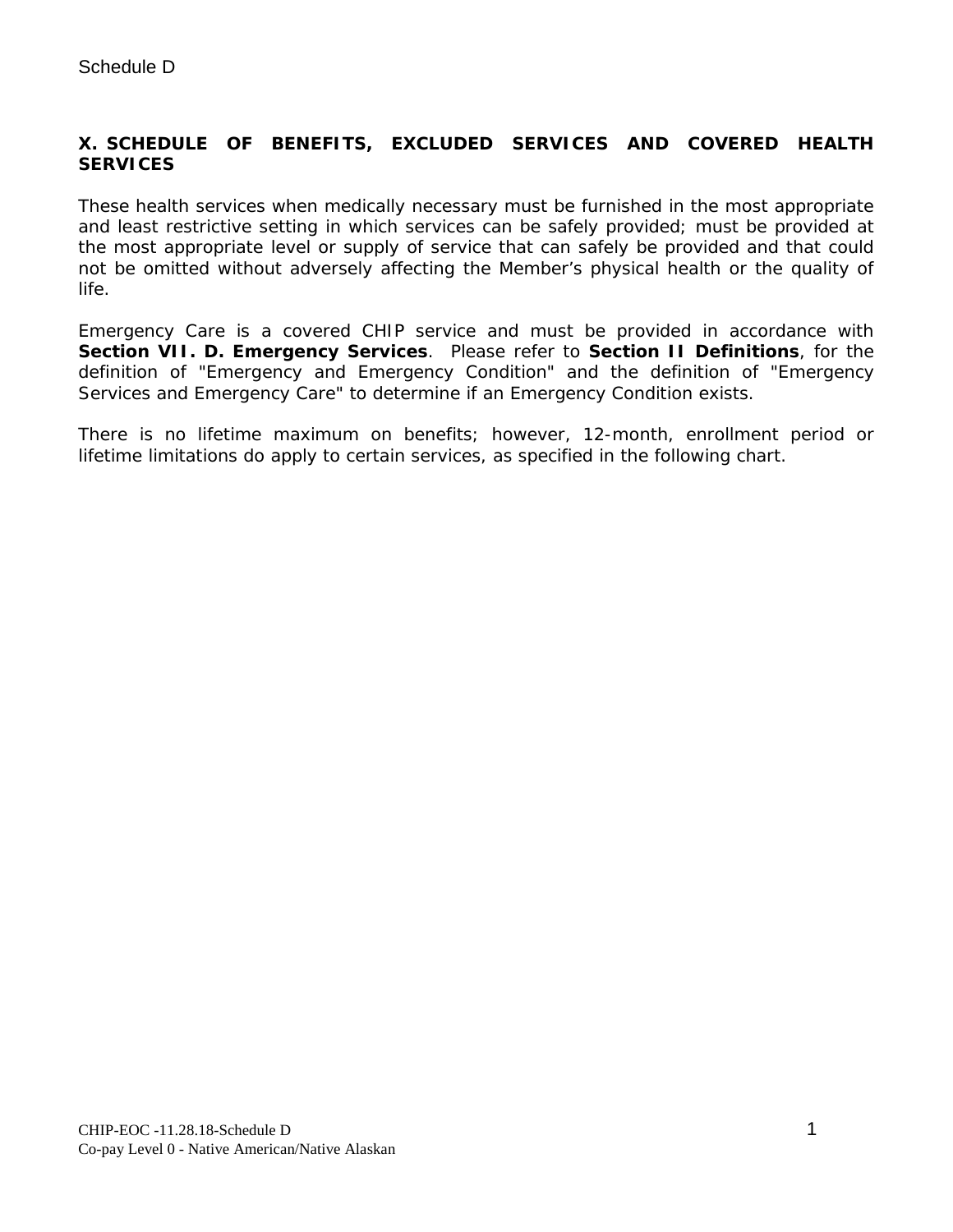|                                 | <b>Covered Benefit</b>              |   | <b>Limitations</b>                  | <b>Co-payments</b> |
|---------------------------------|-------------------------------------|---|-------------------------------------|--------------------|
|                                 | <b>Inpatient General Acute and</b>  |   | Requires authorization for non-     | <b>None</b>        |
| <b>Inpatient Rehabilitation</b> |                                     |   | <b>Emergency Care and care</b>      |                    |
|                                 | <b>Hospital Services</b>            |   | following stabilization of an       |                    |
|                                 |                                     |   | <b>Emergency Condition.</b>         |                    |
|                                 | Services include:                   | ٠ | Requires authorization for in-      |                    |
|                                 | Hospital-provided Physician or      |   | network or out-of-network           |                    |
|                                 | Provider services                   |   | facility and Physician services for |                    |
| ٠                               | Semi-private room and board         |   | a mother and her newborn(s)         |                    |
|                                 | (or private if medically            |   | after 48 hours following an         |                    |
|                                 | necessary as certified by           |   | uncomplicated vaginal delivery      |                    |
|                                 | attending)                          |   | and after 96 hours following an     |                    |
| $\blacksquare$                  | General nursing care                |   | uncomplicated delivery by           |                    |
| ٠                               | Special duty nursing when           |   | caesarian section.                  |                    |
|                                 | medically necessary                 |   |                                     |                    |
| ٠                               | <b>ICU and services</b>             |   |                                     |                    |
| ٠                               | Patient meals and special diets     |   |                                     |                    |
| ٠                               | Operating, recovery and other       |   |                                     |                    |
|                                 | treatment rooms                     |   |                                     |                    |
| ٠                               | Anesthesia and administration       |   |                                     |                    |
|                                 | (facility technical component)      |   |                                     |                    |
| ٠                               | Surgical dressings, trays, casts,   |   |                                     |                    |
|                                 | splints                             |   |                                     |                    |
| ٠                               | Drugs, medications and              |   |                                     |                    |
|                                 | biologicals                         |   |                                     |                    |
| $\blacksquare$                  | Blood or blood products that are    |   |                                     |                    |
|                                 | not provided free-of-charge to      |   |                                     |                    |
|                                 | the patient and their               |   |                                     |                    |
|                                 | administration                      |   |                                     |                    |
|                                 | X-rays, imaging and other           |   |                                     |                    |
|                                 | radiological tests (facility        |   |                                     |                    |
|                                 | technical component)                |   |                                     |                    |
| ٠                               | Laboratory and pathology            |   |                                     |                    |
|                                 | services (facility technical        |   |                                     |                    |
|                                 | component)                          |   |                                     |                    |
|                                 | Machine diagnostic tests (EEGs,     |   |                                     |                    |
|                                 | EKGs, etc.)                         |   |                                     |                    |
|                                 | Oxygen services and inhalation      |   |                                     |                    |
|                                 | therapy                             |   |                                     |                    |
| ٠                               | Radiation and chemotherapy          |   |                                     |                    |
|                                 | Access to DSHS-designated           |   |                                     |                    |
|                                 | Level III perinatal centers or      |   |                                     |                    |
|                                 | Hospitals meeting equivalent        |   |                                     |                    |
|                                 | levels of care                      |   |                                     |                    |
|                                 | In-network or out-of-network        |   |                                     |                    |
|                                 | facility and Physician services for |   |                                     |                    |
|                                 | a mother and her newborn(s)         |   |                                     |                    |
|                                 | CHIP-EOC -11.28.18-Schedule D       |   |                                     | $\overline{2}$     |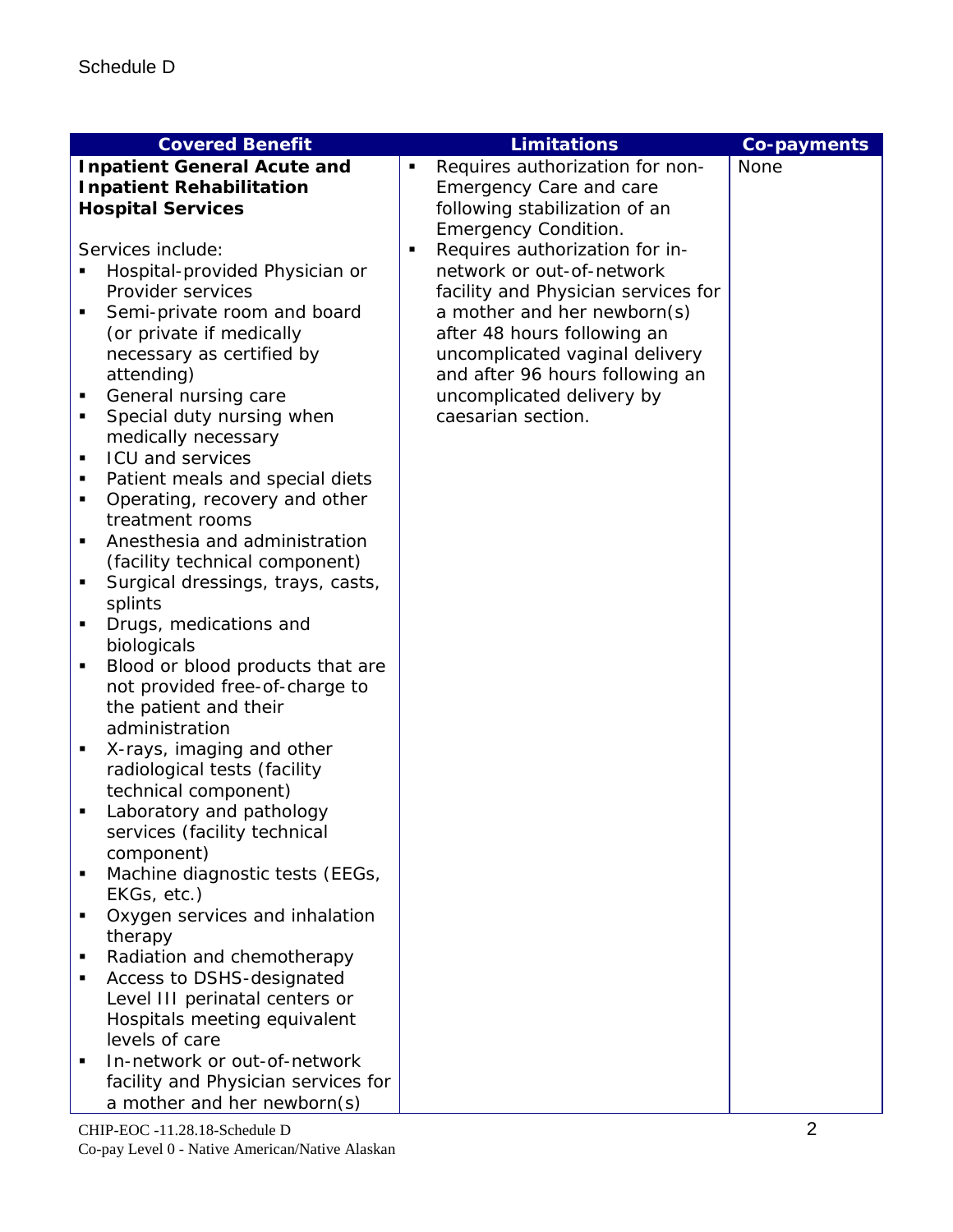| for a minimum of 48 hours<br>following an uncomplicated<br>vaginal delivery and 96 hours<br>following an uncomplicated<br>delivery by caesarian section.<br>Hospital, physician and related<br>٠<br>medical services, such as<br>anesthesia, associated with<br>dental care.<br>Inpatient services associated<br>Ξ<br>with (a) miscarriage or (b) a<br>non-viable pregnancy (molar<br>pregnancy, ectopic pregnancy,<br>or a fetus that expired in utero.)<br>Inpatient services associated<br>with miscarriage or non-viable<br>pregnancy include, but are not<br>limited to:<br>dilation and curettage (D&C)<br>procedures;<br>appropriate provider-<br>administered medications;<br>ultrasounds; and<br>۰<br>histological examination of<br>$\overline{\phantom{a}}$<br>tissue samples.<br>Pre-surgical or post-surgical<br>٠<br>orthodontic services for<br>medically necessary treatment<br>of craniofacial anomalies<br>requiring surgical intervention<br>and delivered as part of a<br>proposed and clearly outlined<br>treatment plan to treat:<br>cleft lip and/or palate; or<br>severe traumatic, skeletal<br>and/or congenital craniofacial<br>deviations; or<br>severe facial asymmetry<br>secondary to skeletal defects,<br>congenital syndromal<br>conditions and/or tumor | <b>Covered Benefit</b> | <b>Limitations</b> | <b>Co-payments</b> |
|------------------------------------------------------------------------------------------------------------------------------------------------------------------------------------------------------------------------------------------------------------------------------------------------------------------------------------------------------------------------------------------------------------------------------------------------------------------------------------------------------------------------------------------------------------------------------------------------------------------------------------------------------------------------------------------------------------------------------------------------------------------------------------------------------------------------------------------------------------------------------------------------------------------------------------------------------------------------------------------------------------------------------------------------------------------------------------------------------------------------------------------------------------------------------------------------------------------------------------------------------------------------------------------|------------------------|--------------------|--------------------|
|                                                                                                                                                                                                                                                                                                                                                                                                                                                                                                                                                                                                                                                                                                                                                                                                                                                                                                                                                                                                                                                                                                                                                                                                                                                                                          |                        |                    |                    |
|                                                                                                                                                                                                                                                                                                                                                                                                                                                                                                                                                                                                                                                                                                                                                                                                                                                                                                                                                                                                                                                                                                                                                                                                                                                                                          |                        |                    |                    |
|                                                                                                                                                                                                                                                                                                                                                                                                                                                                                                                                                                                                                                                                                                                                                                                                                                                                                                                                                                                                                                                                                                                                                                                                                                                                                          |                        |                    |                    |
|                                                                                                                                                                                                                                                                                                                                                                                                                                                                                                                                                                                                                                                                                                                                                                                                                                                                                                                                                                                                                                                                                                                                                                                                                                                                                          |                        |                    |                    |
|                                                                                                                                                                                                                                                                                                                                                                                                                                                                                                                                                                                                                                                                                                                                                                                                                                                                                                                                                                                                                                                                                                                                                                                                                                                                                          |                        |                    |                    |
|                                                                                                                                                                                                                                                                                                                                                                                                                                                                                                                                                                                                                                                                                                                                                                                                                                                                                                                                                                                                                                                                                                                                                                                                                                                                                          |                        |                    |                    |
|                                                                                                                                                                                                                                                                                                                                                                                                                                                                                                                                                                                                                                                                                                                                                                                                                                                                                                                                                                                                                                                                                                                                                                                                                                                                                          |                        |                    |                    |
|                                                                                                                                                                                                                                                                                                                                                                                                                                                                                                                                                                                                                                                                                                                                                                                                                                                                                                                                                                                                                                                                                                                                                                                                                                                                                          |                        |                    |                    |
|                                                                                                                                                                                                                                                                                                                                                                                                                                                                                                                                                                                                                                                                                                                                                                                                                                                                                                                                                                                                                                                                                                                                                                                                                                                                                          |                        |                    |                    |
|                                                                                                                                                                                                                                                                                                                                                                                                                                                                                                                                                                                                                                                                                                                                                                                                                                                                                                                                                                                                                                                                                                                                                                                                                                                                                          |                        |                    |                    |
|                                                                                                                                                                                                                                                                                                                                                                                                                                                                                                                                                                                                                                                                                                                                                                                                                                                                                                                                                                                                                                                                                                                                                                                                                                                                                          |                        |                    |                    |
|                                                                                                                                                                                                                                                                                                                                                                                                                                                                                                                                                                                                                                                                                                                                                                                                                                                                                                                                                                                                                                                                                                                                                                                                                                                                                          |                        |                    |                    |
|                                                                                                                                                                                                                                                                                                                                                                                                                                                                                                                                                                                                                                                                                                                                                                                                                                                                                                                                                                                                                                                                                                                                                                                                                                                                                          |                        |                    |                    |
|                                                                                                                                                                                                                                                                                                                                                                                                                                                                                                                                                                                                                                                                                                                                                                                                                                                                                                                                                                                                                                                                                                                                                                                                                                                                                          |                        |                    |                    |
|                                                                                                                                                                                                                                                                                                                                                                                                                                                                                                                                                                                                                                                                                                                                                                                                                                                                                                                                                                                                                                                                                                                                                                                                                                                                                          |                        |                    |                    |
|                                                                                                                                                                                                                                                                                                                                                                                                                                                                                                                                                                                                                                                                                                                                                                                                                                                                                                                                                                                                                                                                                                                                                                                                                                                                                          |                        |                    |                    |
|                                                                                                                                                                                                                                                                                                                                                                                                                                                                                                                                                                                                                                                                                                                                                                                                                                                                                                                                                                                                                                                                                                                                                                                                                                                                                          |                        |                    |                    |
|                                                                                                                                                                                                                                                                                                                                                                                                                                                                                                                                                                                                                                                                                                                                                                                                                                                                                                                                                                                                                                                                                                                                                                                                                                                                                          |                        |                    |                    |
|                                                                                                                                                                                                                                                                                                                                                                                                                                                                                                                                                                                                                                                                                                                                                                                                                                                                                                                                                                                                                                                                                                                                                                                                                                                                                          |                        |                    |                    |
|                                                                                                                                                                                                                                                                                                                                                                                                                                                                                                                                                                                                                                                                                                                                                                                                                                                                                                                                                                                                                                                                                                                                                                                                                                                                                          |                        |                    |                    |
|                                                                                                                                                                                                                                                                                                                                                                                                                                                                                                                                                                                                                                                                                                                                                                                                                                                                                                                                                                                                                                                                                                                                                                                                                                                                                          |                        |                    |                    |
|                                                                                                                                                                                                                                                                                                                                                                                                                                                                                                                                                                                                                                                                                                                                                                                                                                                                                                                                                                                                                                                                                                                                                                                                                                                                                          |                        |                    |                    |
|                                                                                                                                                                                                                                                                                                                                                                                                                                                                                                                                                                                                                                                                                                                                                                                                                                                                                                                                                                                                                                                                                                                                                                                                                                                                                          |                        |                    |                    |
|                                                                                                                                                                                                                                                                                                                                                                                                                                                                                                                                                                                                                                                                                                                                                                                                                                                                                                                                                                                                                                                                                                                                                                                                                                                                                          |                        |                    |                    |
|                                                                                                                                                                                                                                                                                                                                                                                                                                                                                                                                                                                                                                                                                                                                                                                                                                                                                                                                                                                                                                                                                                                                                                                                                                                                                          |                        |                    |                    |
|                                                                                                                                                                                                                                                                                                                                                                                                                                                                                                                                                                                                                                                                                                                                                                                                                                                                                                                                                                                                                                                                                                                                                                                                                                                                                          |                        |                    |                    |
|                                                                                                                                                                                                                                                                                                                                                                                                                                                                                                                                                                                                                                                                                                                                                                                                                                                                                                                                                                                                                                                                                                                                                                                                                                                                                          |                        |                    |                    |
|                                                                                                                                                                                                                                                                                                                                                                                                                                                                                                                                                                                                                                                                                                                                                                                                                                                                                                                                                                                                                                                                                                                                                                                                                                                                                          |                        |                    |                    |
|                                                                                                                                                                                                                                                                                                                                                                                                                                                                                                                                                                                                                                                                                                                                                                                                                                                                                                                                                                                                                                                                                                                                                                                                                                                                                          |                        |                    |                    |
|                                                                                                                                                                                                                                                                                                                                                                                                                                                                                                                                                                                                                                                                                                                                                                                                                                                                                                                                                                                                                                                                                                                                                                                                                                                                                          |                        |                    |                    |
|                                                                                                                                                                                                                                                                                                                                                                                                                                                                                                                                                                                                                                                                                                                                                                                                                                                                                                                                                                                                                                                                                                                                                                                                                                                                                          |                        |                    |                    |
|                                                                                                                                                                                                                                                                                                                                                                                                                                                                                                                                                                                                                                                                                                                                                                                                                                                                                                                                                                                                                                                                                                                                                                                                                                                                                          |                        |                    |                    |
|                                                                                                                                                                                                                                                                                                                                                                                                                                                                                                                                                                                                                                                                                                                                                                                                                                                                                                                                                                                                                                                                                                                                                                                                                                                                                          |                        |                    |                    |
|                                                                                                                                                                                                                                                                                                                                                                                                                                                                                                                                                                                                                                                                                                                                                                                                                                                                                                                                                                                                                                                                                                                                                                                                                                                                                          |                        |                    |                    |
|                                                                                                                                                                                                                                                                                                                                                                                                                                                                                                                                                                                                                                                                                                                                                                                                                                                                                                                                                                                                                                                                                                                                                                                                                                                                                          |                        |                    |                    |
|                                                                                                                                                                                                                                                                                                                                                                                                                                                                                                                                                                                                                                                                                                                                                                                                                                                                                                                                                                                                                                                                                                                                                                                                                                                                                          |                        |                    |                    |
|                                                                                                                                                                                                                                                                                                                                                                                                                                                                                                                                                                                                                                                                                                                                                                                                                                                                                                                                                                                                                                                                                                                                                                                                                                                                                          |                        |                    |                    |
|                                                                                                                                                                                                                                                                                                                                                                                                                                                                                                                                                                                                                                                                                                                                                                                                                                                                                                                                                                                                                                                                                                                                                                                                                                                                                          |                        |                    |                    |
|                                                                                                                                                                                                                                                                                                                                                                                                                                                                                                                                                                                                                                                                                                                                                                                                                                                                                                                                                                                                                                                                                                                                                                                                                                                                                          |                        |                    |                    |
|                                                                                                                                                                                                                                                                                                                                                                                                                                                                                                                                                                                                                                                                                                                                                                                                                                                                                                                                                                                                                                                                                                                                                                                                                                                                                          |                        |                    |                    |
|                                                                                                                                                                                                                                                                                                                                                                                                                                                                                                                                                                                                                                                                                                                                                                                                                                                                                                                                                                                                                                                                                                                                                                                                                                                                                          |                        |                    |                    |
| growth or its treatment.                                                                                                                                                                                                                                                                                                                                                                                                                                                                                                                                                                                                                                                                                                                                                                                                                                                                                                                                                                                                                                                                                                                                                                                                                                                                 |                        |                    |                    |
| Surgical implants<br>Ξ                                                                                                                                                                                                                                                                                                                                                                                                                                                                                                                                                                                                                                                                                                                                                                                                                                                                                                                                                                                                                                                                                                                                                                                                                                                                   |                        |                    |                    |
| Other artificial aids including                                                                                                                                                                                                                                                                                                                                                                                                                                                                                                                                                                                                                                                                                                                                                                                                                                                                                                                                                                                                                                                                                                                                                                                                                                                          |                        |                    |                    |
| surgical implants                                                                                                                                                                                                                                                                                                                                                                                                                                                                                                                                                                                                                                                                                                                                                                                                                                                                                                                                                                                                                                                                                                                                                                                                                                                                        |                        |                    |                    |
| Inpatient services for a<br>٠                                                                                                                                                                                                                                                                                                                                                                                                                                                                                                                                                                                                                                                                                                                                                                                                                                                                                                                                                                                                                                                                                                                                                                                                                                                            |                        |                    |                    |
| mastectomy and breast                                                                                                                                                                                                                                                                                                                                                                                                                                                                                                                                                                                                                                                                                                                                                                                                                                                                                                                                                                                                                                                                                                                                                                                                                                                                    |                        |                    |                    |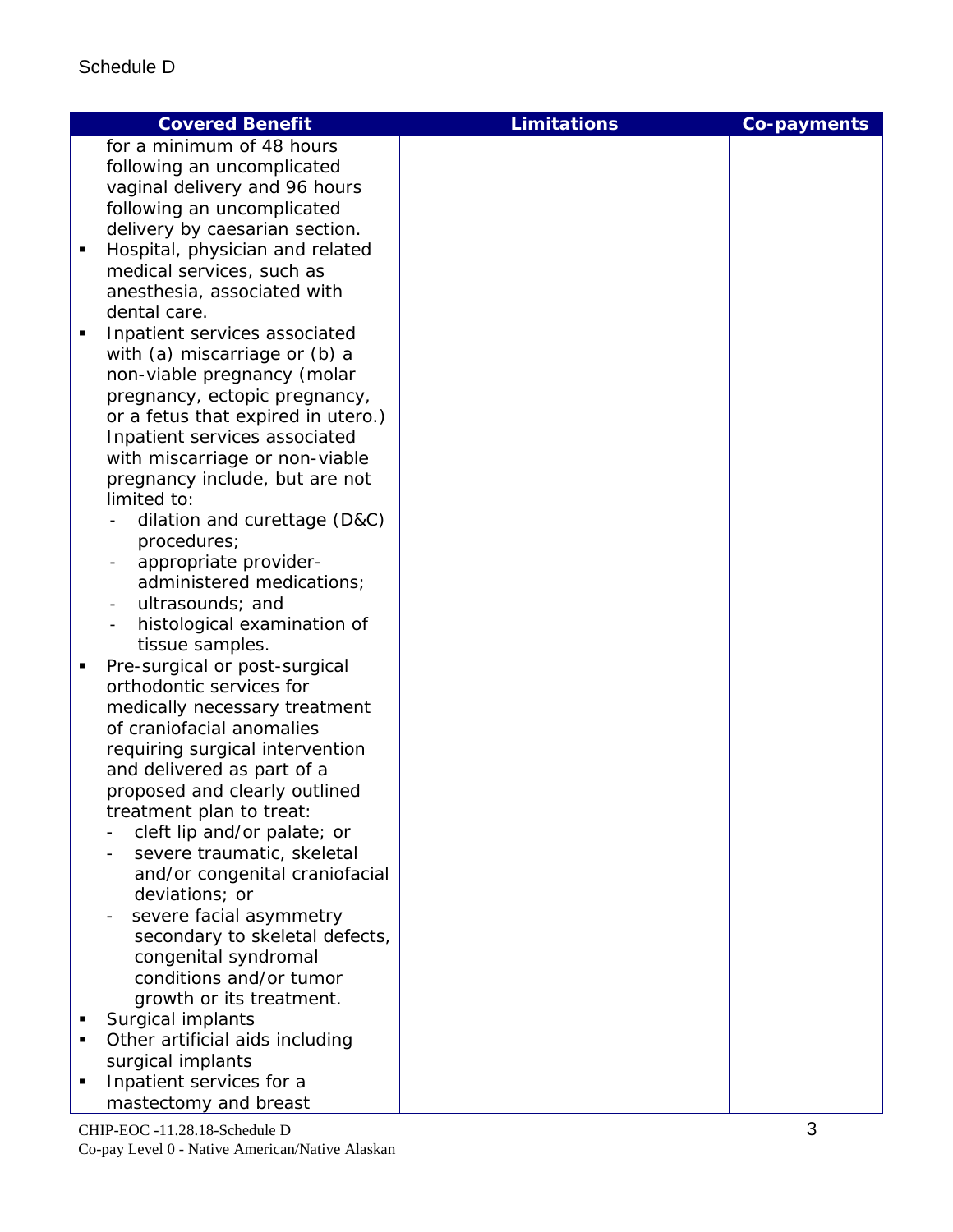| <b>Covered Benefit</b>                                                                                                                                                                                                                                                                                                                                                                                                                                                                                                                                                                     | <b>Limitations</b>                                                                                                   | <b>Co-payments</b> |
|--------------------------------------------------------------------------------------------------------------------------------------------------------------------------------------------------------------------------------------------------------------------------------------------------------------------------------------------------------------------------------------------------------------------------------------------------------------------------------------------------------------------------------------------------------------------------------------------|----------------------------------------------------------------------------------------------------------------------|--------------------|
| reconstruction include:<br>all stages of reconstruction<br>on the affected breast;<br>surgery and reconstruction<br>on the other breast to<br>produce symmetrical<br>appearance; and<br>treatment of physical<br>complications from the<br>mastectomy and treatment<br>of lymphedemas.<br>Implantable devices are covered<br>under Inpatient and Outpatient<br>services and do not count<br>towards the DME 12 month<br>period limit                                                                                                                                                       |                                                                                                                      |                    |
| <b>Skilled Nursing</b><br><b>Facilities</b><br>(Includes Rehabilitation<br>Hospitals)<br>Services include, but are not limited<br>to, the following:<br>Semi-private room and board<br>Regular nursing services<br>Rehabilitation services<br>Medical supplies and use of<br>٠<br>appliances and equipment<br>furnished by the facility                                                                                                                                                                                                                                                    | Requires authorization and<br>$\blacksquare$<br>physician prescription<br>60 days per 12-month period<br>٠<br>limit. | <b>None</b>        |
| <b>Outpatient Hospital,</b><br><b>Comprehensive Outpatient</b><br><b>Rehabilitation Hospital, Clinic</b><br>(Including Health Center) and<br><b>Ambulatory Health Care Center</b><br>Services include, but are not limited<br>to, the following services provided<br>in a hospital clinic or emergency<br>room, a clinic or health center,<br>hospital-based emergency<br>department or an ambulatory<br>health care setting:<br>X-ray, imaging, and radiological<br>tests (technical component)<br>Laboratory and pathology<br>services (technical component)<br>Machine diagnostic tests | May require prior authorization<br>$\blacksquare$<br>and physician prescription                                      | None.              |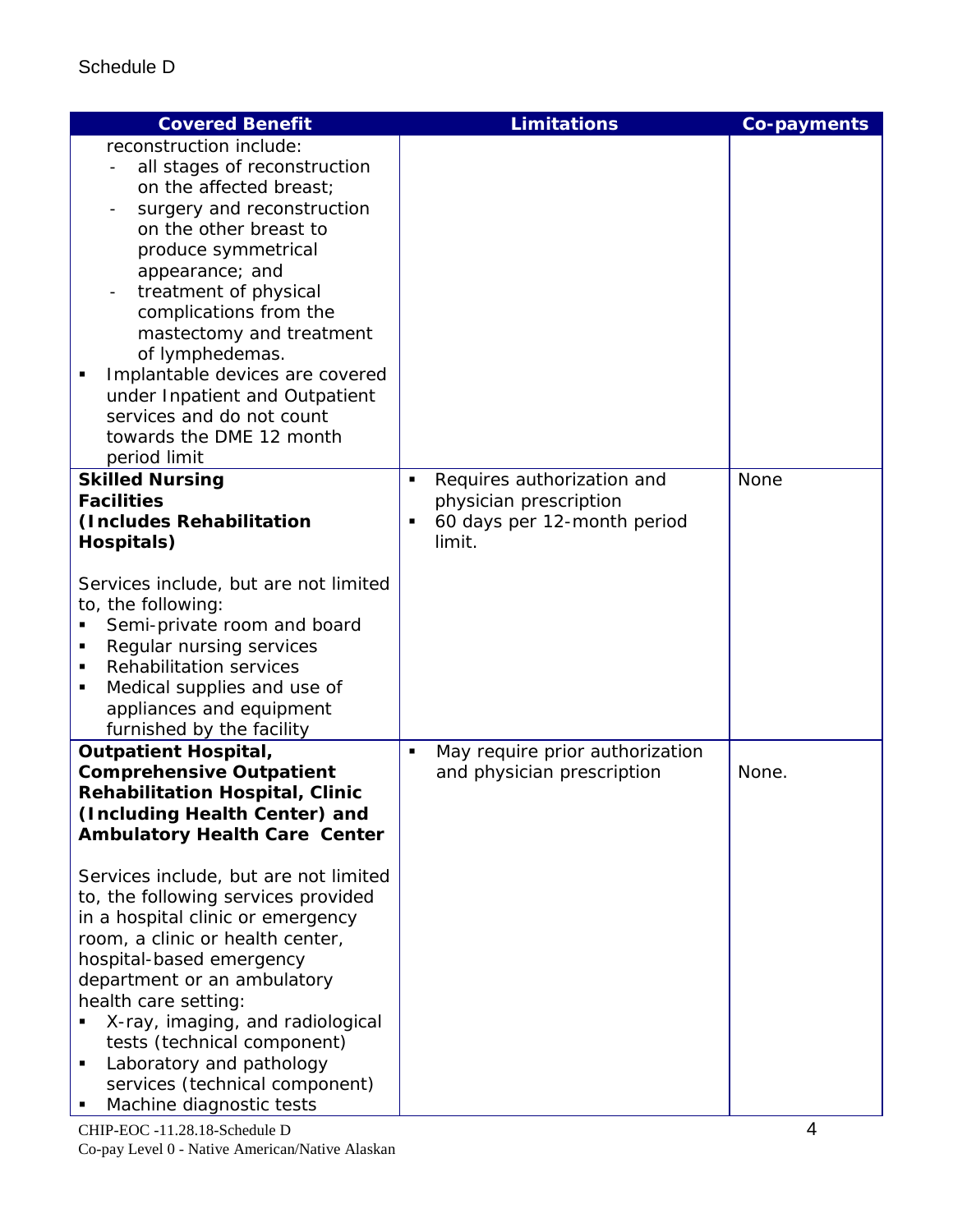|   | <b>Covered Benefit</b>                             | <b>Limitations</b> | <b>Co-payments</b> |
|---|----------------------------------------------------|--------------------|--------------------|
| ٠ | Ambulatory surgical facility                       |                    |                    |
|   | services                                           |                    |                    |
| п | Drugs, medications and                             |                    |                    |
|   | biologicals                                        |                    |                    |
| п | Casts, splints, dressings                          |                    |                    |
|   | Preventive health services                         |                    |                    |
|   | Physical, occupational and                         |                    |                    |
|   | speech therapy                                     |                    |                    |
| п | Renal dialysis                                     |                    |                    |
|   | Respiratory services                               |                    |                    |
|   | Radiation and chemotherapy                         |                    |                    |
| п | Blood or blood products that are                   |                    |                    |
|   | not provided free-of-charge to                     |                    |                    |
|   | the patient and the                                |                    |                    |
|   | administration of these products                   |                    |                    |
| ٠ | Facility and related medical                       |                    |                    |
|   | services, such as anesthesia,                      |                    |                    |
|   | associated with dental care,                       |                    |                    |
|   | when provided in a licensed                        |                    |                    |
|   | ambulatory surgical facility.                      |                    |                    |
| п | Outpatient services associated                     |                    |                    |
|   | with (a) miscarriage or (b) a                      |                    |                    |
|   | non-viable pregnancy (molar                        |                    |                    |
|   | pregnancy, ectopic pregnancy,                      |                    |                    |
|   | or a fetus that expired in utero).                 |                    |                    |
|   | Outpatient services associated                     |                    |                    |
|   | with miscarriage or non-viable                     |                    |                    |
|   | pregnancy include, but are not                     |                    |                    |
|   | limited to:                                        |                    |                    |
|   | dilation and curettage (D&C)                       |                    |                    |
|   | procedures;                                        |                    |                    |
|   | appropriate provider-<br>administered medications; |                    |                    |
|   | ultrasounds; and                                   |                    |                    |
|   | histological examination of                        |                    |                    |
|   | tissue samples.                                    |                    |                    |
|   | Pre-surgical or post-surgical                      |                    |                    |
|   | orthodontic services for                           |                    |                    |
|   | medically necessary treatment                      |                    |                    |
|   | of craniofacial anomalies                          |                    |                    |
|   | requiring surgical intervention                    |                    |                    |
|   | and delivered as part of a                         |                    |                    |
|   | proposed and clearly outlined                      |                    |                    |
|   | treatment plan to treat:                           |                    |                    |
|   | cleft lip and/or palate; or                        |                    |                    |
|   | severe traumatic, skeletal                         |                    |                    |
|   | and/or congenital craniofacial                     |                    |                    |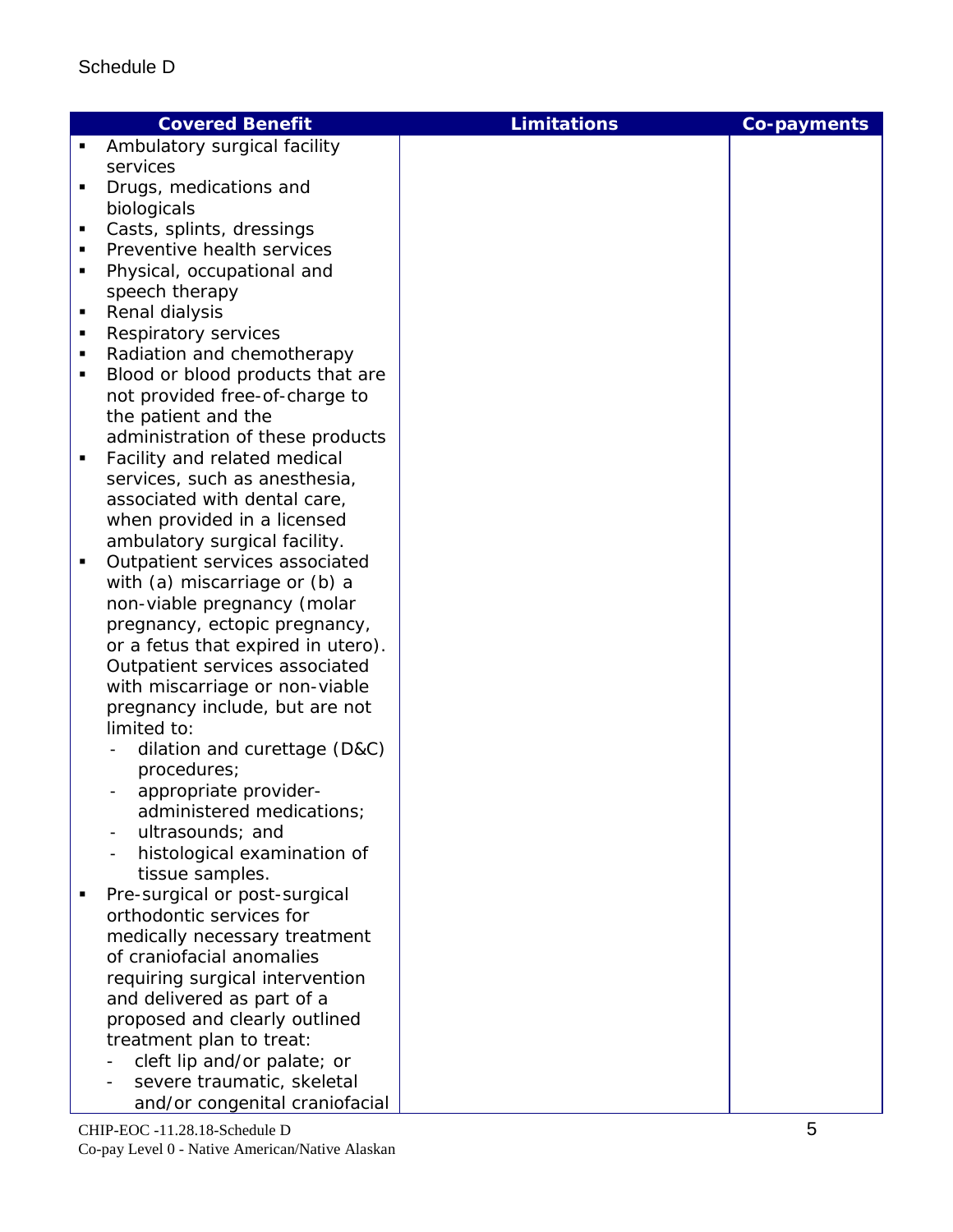| <b>Covered Benefit</b>                                  | <b>Limitations</b>            | Co-payments |
|---------------------------------------------------------|-------------------------------|-------------|
| deviations; or                                          |                               |             |
| severe facial asymmetry                                 |                               |             |
| secondary to skeletal defects,                          |                               |             |
| congenital syndromal                                    |                               |             |
| conditions and/or tumor                                 |                               |             |
| growth or its treatment.                                |                               |             |
| Surgical implants                                       |                               |             |
| Other artificial aids including                         |                               |             |
| surgical implants                                       |                               |             |
| Outpatient services provided at<br>٠                    |                               |             |
| an outpatient hospital and                              |                               |             |
| ambulatory health care center                           |                               |             |
| for a mastectomy and breast                             |                               |             |
| reconstruction as clinically                            |                               |             |
|                                                         |                               |             |
| appropriate, include:                                   |                               |             |
| all stages of reconstruction<br>on the affected breast; |                               |             |
|                                                         |                               |             |
| surgery and reconstruction                              |                               |             |
| on the other breast to                                  |                               |             |
| produce symmetrical                                     |                               |             |
| appearance; and                                         |                               |             |
| treatment of physical                                   |                               |             |
| complications from the                                  |                               |             |
| mastectomy and treatment                                |                               |             |
| of lymphedemas.                                         |                               |             |
| Implantable devices are covered                         |                               |             |
| under Inpatient and Outpatient                          |                               |             |
| services and do not count                               |                               |             |
| towards the DME 12 month                                |                               |             |
| period limit.                                           |                               |             |
| Physician/Physician                                     | May require authorization for | None        |
| <b>Extender Professional Services</b>                   | specialty services            |             |
|                                                         |                               |             |
| Services include, but are not limited                   |                               |             |
| to the following:                                       |                               |             |
| American Academy of Pediatrics                          |                               |             |
| recommended well-child exams                            |                               |             |
| and preventive health services                          |                               |             |
| (including but not limited to                           |                               |             |
| vision and hearing screening and                        |                               |             |
| immunizations)                                          |                               |             |
| Physician office visits, in-patient                     |                               |             |
| and outpatient services                                 |                               |             |
| Laboratory, x-rays, imaging and                         |                               |             |
| pathology services, including                           |                               |             |
| technical component and/or                              |                               |             |
| professional interpretation                             |                               |             |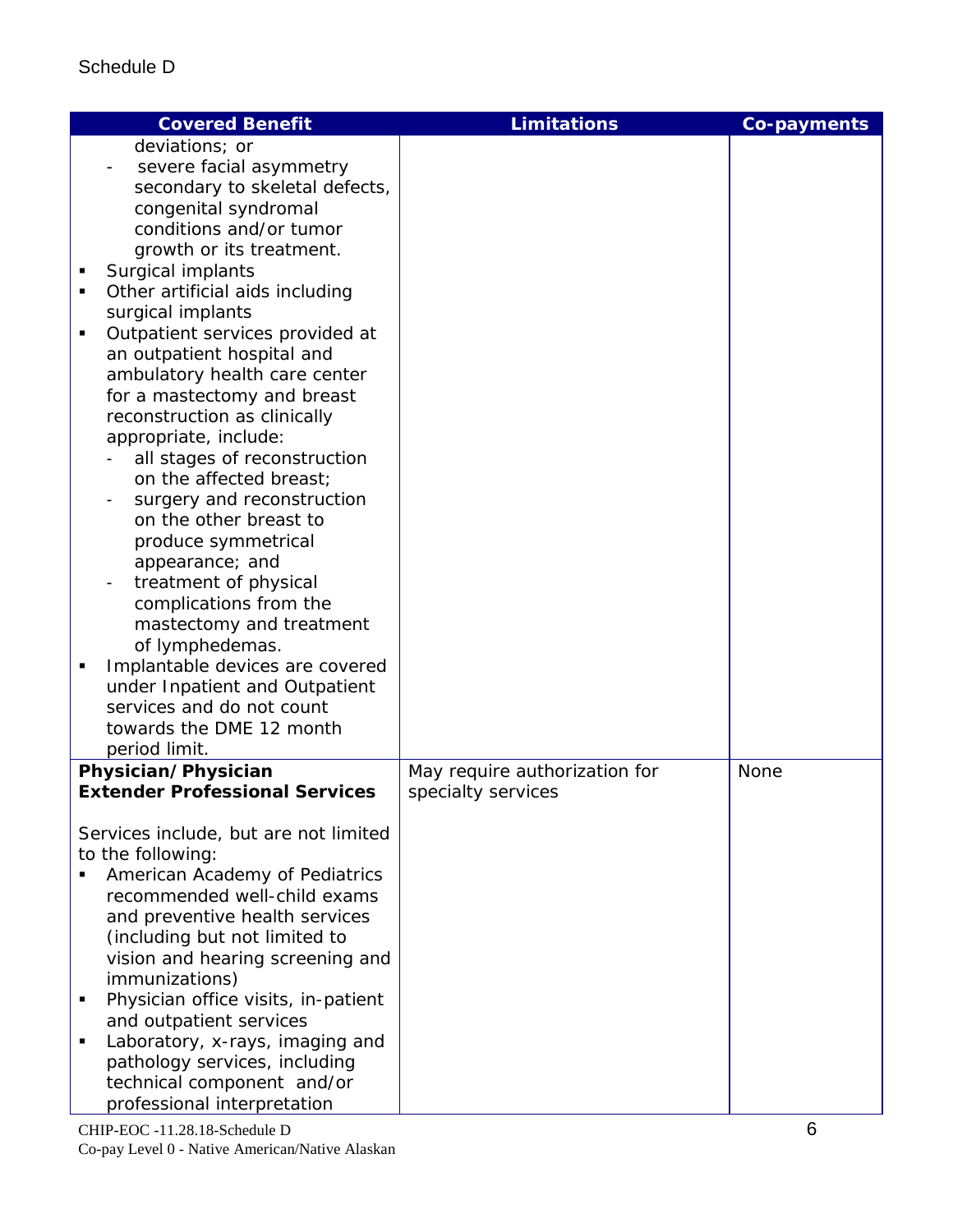| Medications, biologicals and<br>materials administered in<br>Physician's office<br>Allergy testing, serum and<br>٠<br>injections<br>Professional component<br>(in/outpatient) of surgical<br>services, including:<br>Surgeons and assistant<br>surgeons for surgical<br>procedures including<br>appropriate follow-up care<br>Administration of anesthesia<br>by Physician (other than<br>surgeon) or CRNA<br>Second surgical opinions<br>$\qquad \qquad \blacksquare$<br>Same-day surgery performed<br>$\overline{\phantom{a}}$<br>in a Hospital without an over- | <b>Co-payments</b> |
|--------------------------------------------------------------------------------------------------------------------------------------------------------------------------------------------------------------------------------------------------------------------------------------------------------------------------------------------------------------------------------------------------------------------------------------------------------------------------------------------------------------------------------------------------------------------|--------------------|
|                                                                                                                                                                                                                                                                                                                                                                                                                                                                                                                                                                    |                    |
|                                                                                                                                                                                                                                                                                                                                                                                                                                                                                                                                                                    |                    |
|                                                                                                                                                                                                                                                                                                                                                                                                                                                                                                                                                                    |                    |
|                                                                                                                                                                                                                                                                                                                                                                                                                                                                                                                                                                    |                    |
|                                                                                                                                                                                                                                                                                                                                                                                                                                                                                                                                                                    |                    |
|                                                                                                                                                                                                                                                                                                                                                                                                                                                                                                                                                                    |                    |
|                                                                                                                                                                                                                                                                                                                                                                                                                                                                                                                                                                    |                    |
|                                                                                                                                                                                                                                                                                                                                                                                                                                                                                                                                                                    |                    |
|                                                                                                                                                                                                                                                                                                                                                                                                                                                                                                                                                                    |                    |
|                                                                                                                                                                                                                                                                                                                                                                                                                                                                                                                                                                    |                    |
|                                                                                                                                                                                                                                                                                                                                                                                                                                                                                                                                                                    |                    |
|                                                                                                                                                                                                                                                                                                                                                                                                                                                                                                                                                                    |                    |
|                                                                                                                                                                                                                                                                                                                                                                                                                                                                                                                                                                    |                    |
|                                                                                                                                                                                                                                                                                                                                                                                                                                                                                                                                                                    |                    |
|                                                                                                                                                                                                                                                                                                                                                                                                                                                                                                                                                                    |                    |
|                                                                                                                                                                                                                                                                                                                                                                                                                                                                                                                                                                    |                    |
|                                                                                                                                                                                                                                                                                                                                                                                                                                                                                                                                                                    |                    |
|                                                                                                                                                                                                                                                                                                                                                                                                                                                                                                                                                                    |                    |
| night stay                                                                                                                                                                                                                                                                                                                                                                                                                                                                                                                                                         |                    |
| Invasive diagnostic                                                                                                                                                                                                                                                                                                                                                                                                                                                                                                                                                |                    |
| procedures such as                                                                                                                                                                                                                                                                                                                                                                                                                                                                                                                                                 |                    |
| endoscopic examinations                                                                                                                                                                                                                                                                                                                                                                                                                                                                                                                                            |                    |
| Hospital-based Physician<br>٠                                                                                                                                                                                                                                                                                                                                                                                                                                                                                                                                      |                    |
| services (including Physician-                                                                                                                                                                                                                                                                                                                                                                                                                                                                                                                                     |                    |
| performed technical and                                                                                                                                                                                                                                                                                                                                                                                                                                                                                                                                            |                    |
| interpretive components)                                                                                                                                                                                                                                                                                                                                                                                                                                                                                                                                           |                    |
| Physician and professional                                                                                                                                                                                                                                                                                                                                                                                                                                                                                                                                         |                    |
| services for a mastectomy and                                                                                                                                                                                                                                                                                                                                                                                                                                                                                                                                      |                    |
| breast reconstruction include:                                                                                                                                                                                                                                                                                                                                                                                                                                                                                                                                     |                    |
| all stages of reconstruction                                                                                                                                                                                                                                                                                                                                                                                                                                                                                                                                       |                    |
| on the affected breast;                                                                                                                                                                                                                                                                                                                                                                                                                                                                                                                                            |                    |
| surgery and reconstruction                                                                                                                                                                                                                                                                                                                                                                                                                                                                                                                                         |                    |
| on the other breast to                                                                                                                                                                                                                                                                                                                                                                                                                                                                                                                                             |                    |
| produce symmetrical                                                                                                                                                                                                                                                                                                                                                                                                                                                                                                                                                |                    |
| appearance; and                                                                                                                                                                                                                                                                                                                                                                                                                                                                                                                                                    |                    |
| treatment of physical                                                                                                                                                                                                                                                                                                                                                                                                                                                                                                                                              |                    |
| complications from the                                                                                                                                                                                                                                                                                                                                                                                                                                                                                                                                             |                    |
| mastectomy and treatment                                                                                                                                                                                                                                                                                                                                                                                                                                                                                                                                           |                    |
| of lymphedemas.<br>In-network and out-of-network                                                                                                                                                                                                                                                                                                                                                                                                                                                                                                                   |                    |
|                                                                                                                                                                                                                                                                                                                                                                                                                                                                                                                                                                    |                    |
| Physician services for a mother                                                                                                                                                                                                                                                                                                                                                                                                                                                                                                                                    |                    |
| and her newborn(s) for a<br>minimum of 48 hours following                                                                                                                                                                                                                                                                                                                                                                                                                                                                                                          |                    |
| an uncomplicated vaginal                                                                                                                                                                                                                                                                                                                                                                                                                                                                                                                                           |                    |
| delivery and 96 hours following                                                                                                                                                                                                                                                                                                                                                                                                                                                                                                                                    |                    |
| an uncomplicated delivery by                                                                                                                                                                                                                                                                                                                                                                                                                                                                                                                                       |                    |
| caesarian section.                                                                                                                                                                                                                                                                                                                                                                                                                                                                                                                                                 |                    |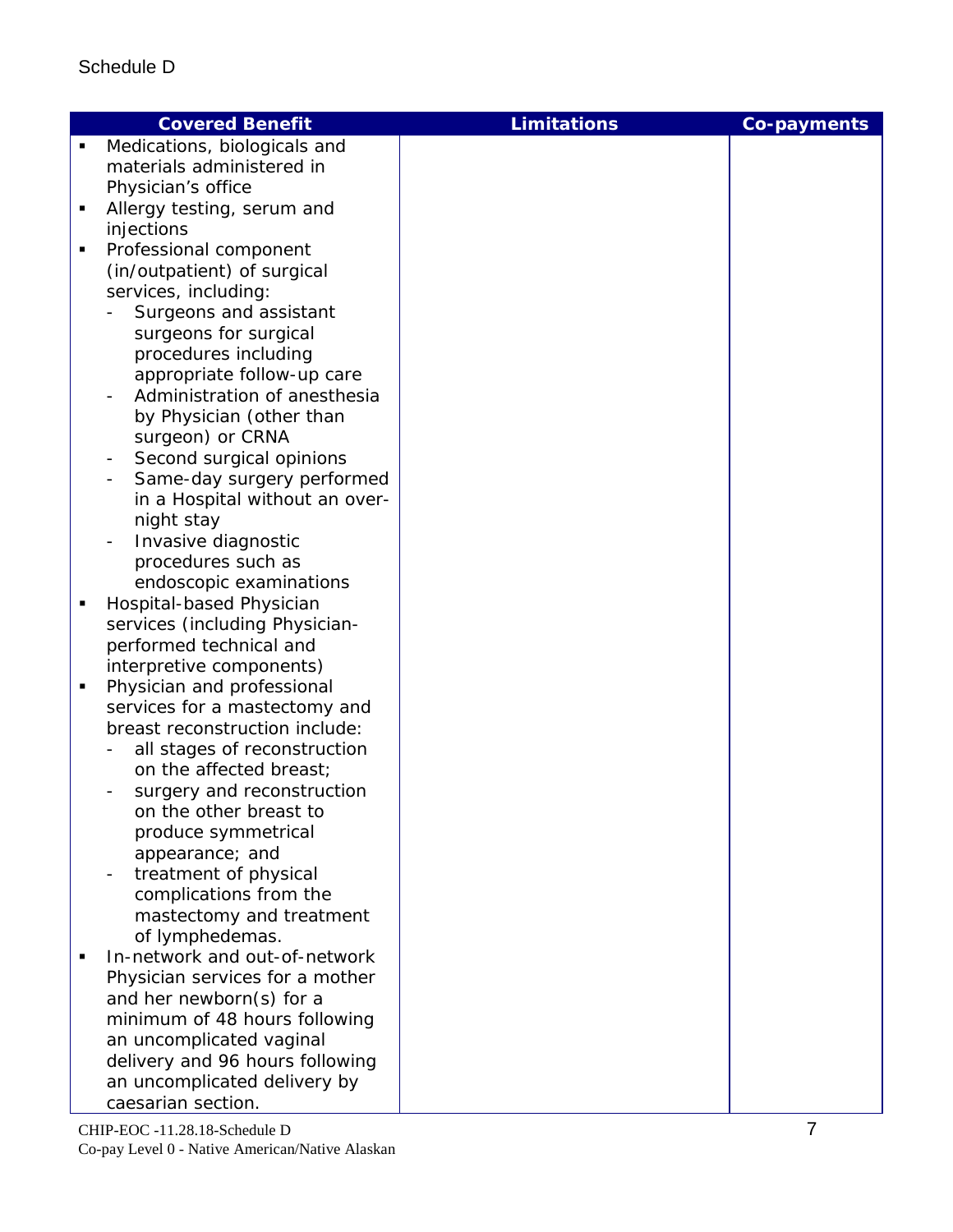| <b>Covered Benefit</b>                                         | <b>Limitations</b>                                | <b>Co-payments</b> |
|----------------------------------------------------------------|---------------------------------------------------|--------------------|
| Physician services medically<br>٠                              |                                                   |                    |
| necessary to support a dentist                                 |                                                   |                    |
| providing dental services to a                                 |                                                   |                    |
| CHIP member such as general                                    |                                                   |                    |
| anesthesia or intravenous (IV)                                 |                                                   |                    |
| sedation.                                                      |                                                   |                    |
| Physician services associated                                  |                                                   |                    |
| with (a) miscarriage or (b) a                                  |                                                   |                    |
| non-viable pregnancy (molar                                    |                                                   |                    |
| pregnancy, ectopic pregnancy,                                  |                                                   |                    |
| or a fetus that expired in utero).                             |                                                   |                    |
| Physician services associated                                  |                                                   |                    |
| with miscarriage or non-viable                                 |                                                   |                    |
| pregnancy include, but are not                                 |                                                   |                    |
| limited to:                                                    |                                                   |                    |
| dilation and curettage (D&C)                                   |                                                   |                    |
| procedures;                                                    |                                                   |                    |
| appropriate provider-                                          |                                                   |                    |
| administered medications;                                      |                                                   |                    |
| ultrasounds; and<br>$\overline{\phantom{a}}$                   |                                                   |                    |
| histological examination of                                    |                                                   |                    |
| tissue samples.                                                |                                                   |                    |
| Pre-surgical or post-surgical<br>٠<br>orthodontic services for |                                                   |                    |
|                                                                |                                                   |                    |
| medically necessary treatment<br>of craniofacial anomalies     |                                                   |                    |
| requiring surgical intervention                                |                                                   |                    |
| and delivered as part of a                                     |                                                   |                    |
| proposed and clearly outlined                                  |                                                   |                    |
| treatment plan to treat:                                       |                                                   |                    |
| cleft lip and/or palate; or                                    |                                                   |                    |
| severe traumatic, skeletal                                     |                                                   |                    |
| and/or congenital craniofacial                                 |                                                   |                    |
| deviations; or                                                 |                                                   |                    |
| severe facial asymmetry                                        |                                                   |                    |
| secondary to skeletal defects,                                 |                                                   |                    |
| congenital syndromal                                           |                                                   |                    |
| conditions and/or tumor                                        |                                                   |                    |
| growth or its treatment.                                       |                                                   |                    |
| <b>Birthing Center Services</b>                                | Covers birthing services provided                 | None               |
|                                                                | by a licensed birthing center.                    |                    |
|                                                                | Limited to facility services (e.g.,               |                    |
|                                                                | labor and delivery)                               |                    |
| Services rendered by a Certified                               | Covers prenatal, birthing, and                    | None.              |
| Nurse Midwife or physician in a                                | postpartum services rendered in a                 |                    |
| licensed birthing center                                       | licensed birthing center.                         |                    |
| <b>Durable Medical Equipment</b>                               | May require prior authorization<br>$\blacksquare$ | None               |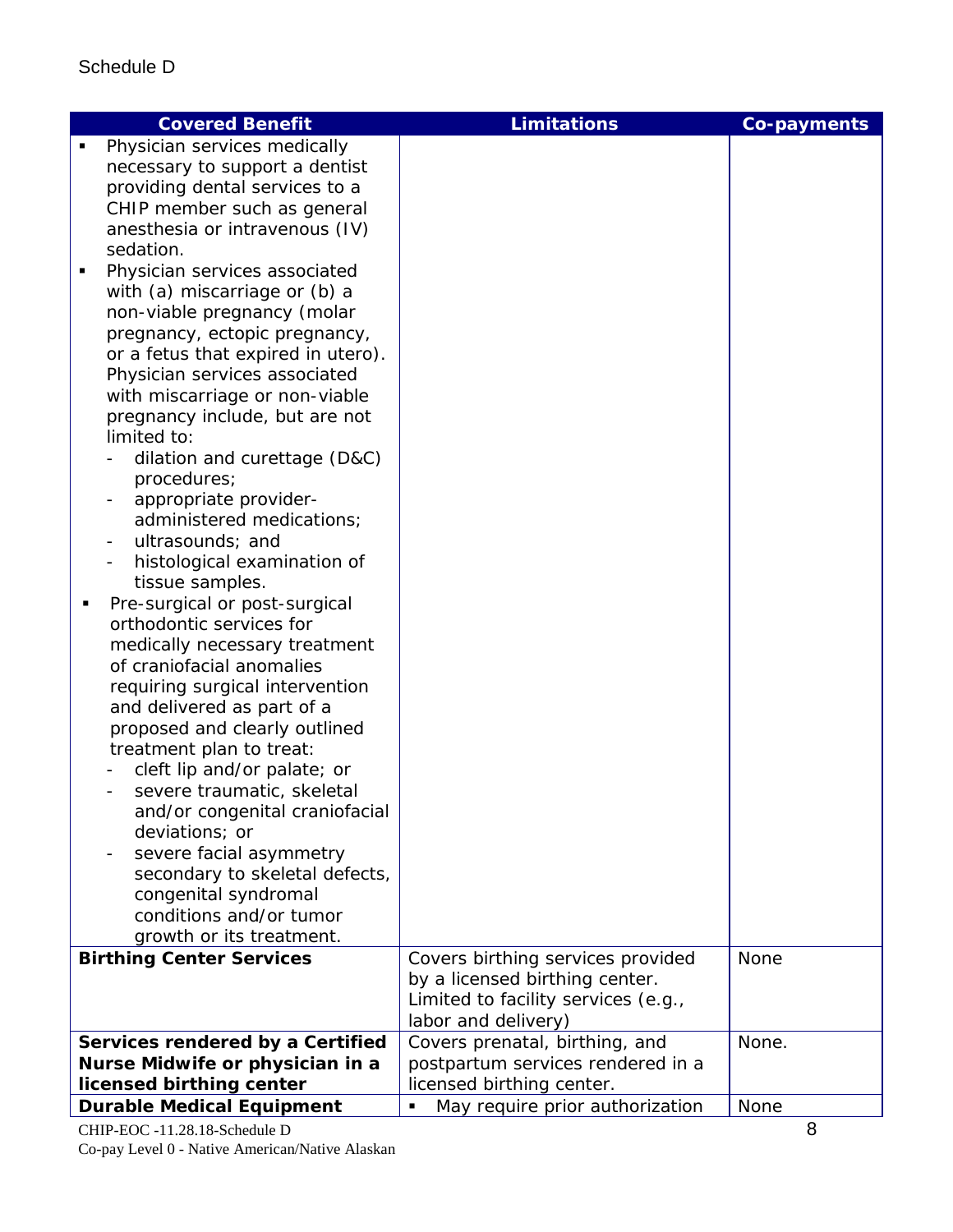| <b>Co-payments</b><br>(DME), Prosthetic Devices and<br>and physician prescription<br><b>Disposable Medical Supplies</b><br>\$20,000 per 12-month period<br>٠<br>limit for DME, prosthetics, |  |
|---------------------------------------------------------------------------------------------------------------------------------------------------------------------------------------------|--|
|                                                                                                                                                                                             |  |
|                                                                                                                                                                                             |  |
|                                                                                                                                                                                             |  |
| Covered services include DME<br>devices and disposable medical                                                                                                                              |  |
| supplies (implantable devices,<br>(equipment that can withstand                                                                                                                             |  |
| diabetic supplies and equipment<br>repeated use and is primarily and                                                                                                                        |  |
| customarily used to serve a medical<br>are not counted against this                                                                                                                         |  |
| purpose, generally is not useful to a<br>cap).                                                                                                                                              |  |
| person in the absence of Illness,                                                                                                                                                           |  |
| Injury, or Disability, and is                                                                                                                                                               |  |
| appropriate for use in the home),                                                                                                                                                           |  |
| including devices and supplies that                                                                                                                                                         |  |
| are medically necessary and                                                                                                                                                                 |  |
| necessary for one or more activities                                                                                                                                                        |  |
| of daily living and appropriate to                                                                                                                                                          |  |
| assist in the treatment of a medical                                                                                                                                                        |  |
| condition, including but not limited<br>to:                                                                                                                                                 |  |
| Orthotic braces and orthotics                                                                                                                                                               |  |
| <b>Dental Devices</b>                                                                                                                                                                       |  |
| Prosthetic devices such as<br>٠                                                                                                                                                             |  |
| artificial eyes, limbs, braces, and                                                                                                                                                         |  |
| external breast prostheses                                                                                                                                                                  |  |
| Prosthetic eyeglasses and<br>٠                                                                                                                                                              |  |
| contact lenses for the                                                                                                                                                                      |  |
| management of severe                                                                                                                                                                        |  |
| ophthalmologic disease                                                                                                                                                                      |  |
| Other artificial aids including                                                                                                                                                             |  |
| surgical implants                                                                                                                                                                           |  |
| Hearing aids                                                                                                                                                                                |  |
| Implantable devices are covered<br>٠                                                                                                                                                        |  |
| under Inpatient and Outpatient                                                                                                                                                              |  |
| services and do not count                                                                                                                                                                   |  |
| towards the DME 12-month                                                                                                                                                                    |  |
| period limit.                                                                                                                                                                               |  |
| Diagnosis-specific disposable                                                                                                                                                               |  |
| medical supplies, including                                                                                                                                                                 |  |
| diagnosis-specific prescribed                                                                                                                                                               |  |
| specialty formula and dietary                                                                                                                                                               |  |
| supplements.                                                                                                                                                                                |  |
| <b>Home and Community Health</b><br><b>None</b><br>Requires prior authorization and<br>$\blacksquare$                                                                                       |  |
| <b>Services</b><br>physician prescription                                                                                                                                                   |  |
| Services are not intended to<br>$\blacksquare$                                                                                                                                              |  |
| replace the CHILD'S caretaker or<br>Services that are provided in the                                                                                                                       |  |
| home and community, including,<br>to provide relief for the<br>but not limited to:<br>caretaker.                                                                                            |  |
| Home infusion<br>Skilled nursing visits are<br>٠                                                                                                                                            |  |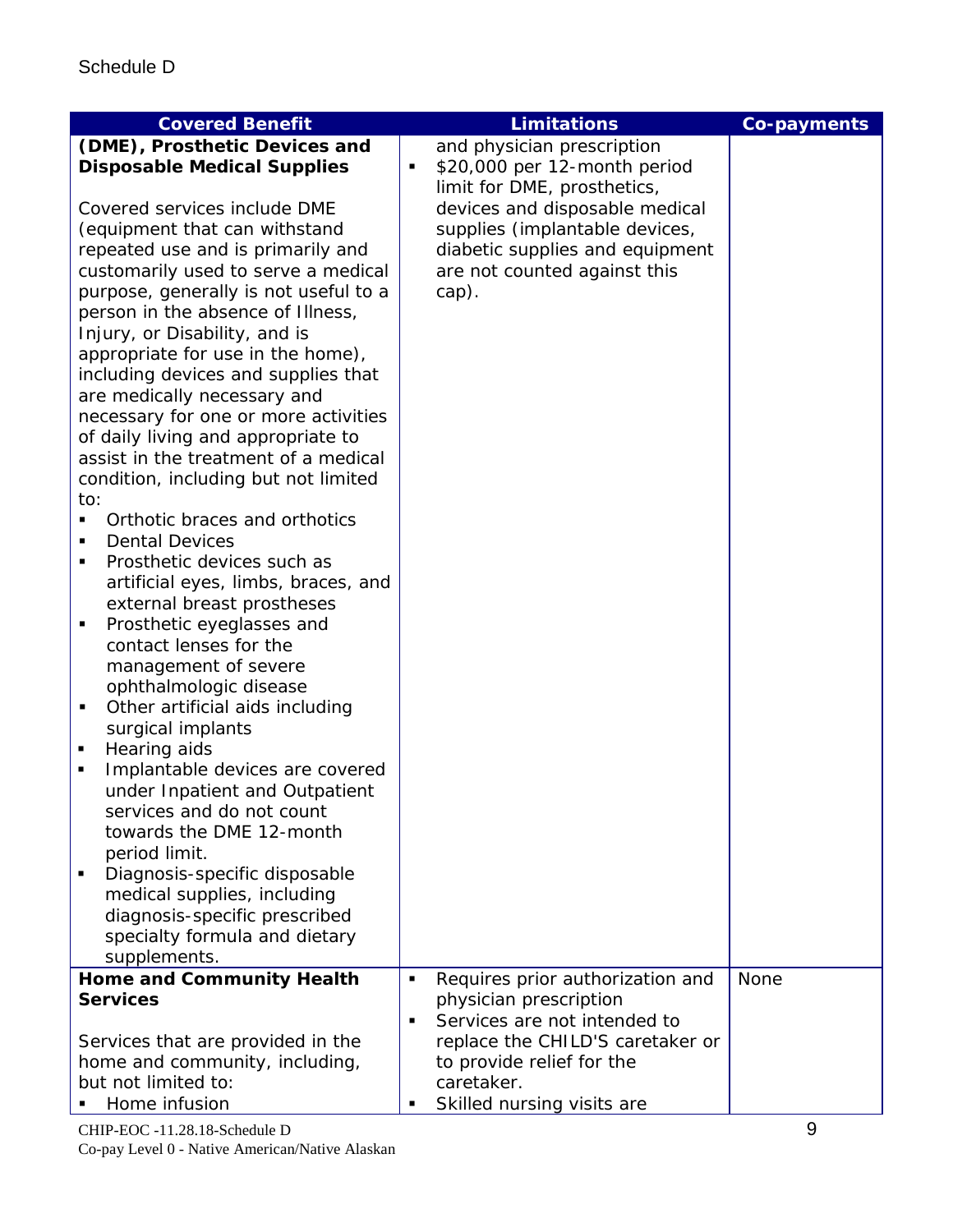| <b>Covered Benefit</b>                      | <b>Limitations</b>                               | Co-payments |
|---------------------------------------------|--------------------------------------------------|-------------|
| Respiratory therapy                         | provided on intermittent level                   |             |
| Visits for private duty nursing             | and not intended to provide 24-                  |             |
| (R.N., L.V.N.)                              | hour skilled nursing services.                   |             |
| Skilled nursing visits as defined<br>٠      | Services are not intended to<br>$\blacksquare$   |             |
| for home health purposes (may               | replace 24-hour inpatient or                     |             |
| include R.N. or L.V.N.).                    | skilled nursing facility services.               |             |
| Home health aide when included<br>٠         |                                                  |             |
| as part of a plan of care during a          |                                                  |             |
| period that skilled visits have             |                                                  |             |
| been approved.                              |                                                  |             |
| Speech, physical and                        |                                                  |             |
| occupational                                |                                                  |             |
| therapies.                                  |                                                  |             |
| <b>Inpatient Mental Health</b>              | Requires prior authorization for<br>٠            | None        |
| <b>Services</b>                             | non-emergency services                           |             |
|                                             | Does not require PCP referral.<br>٠              |             |
| Mental health services, including for       |                                                  |             |
| serious mental illness, furnished in        |                                                  |             |
| a free-standing psychiatric hospital,       |                                                  |             |
| psychiatric units of general acute          |                                                  |             |
| care hospitals and state-operated           |                                                  |             |
| facilities, including, but not limited      |                                                  |             |
| to:                                         |                                                  |             |
| Neuropsychological and<br>п                 |                                                  |             |
| psychological testing.                      |                                                  |             |
| When inpatient psychiatric<br>п             |                                                  |             |
| services are ordered 1) by a                |                                                  |             |
| court of competent jurisdiction             |                                                  |             |
| pursuant to the Texas Health                |                                                  |             |
| and Safety Code Chapters 573,               |                                                  |             |
| Subchapters B and C, or 574,                |                                                  |             |
| Subchapter D; or 2) as a                    |                                                  |             |
| condition of probation.                     |                                                  |             |
| The court order serves as<br>$\blacksquare$ |                                                  |             |
| binding determination of medical            |                                                  |             |
| necessity. Any modification or              |                                                  |             |
| termination of services must be             |                                                  |             |
| presented to the court with                 |                                                  |             |
| jurisdiction over the matter for            |                                                  |             |
| determination. These                        |                                                  |             |
| requirements are not applicable             |                                                  |             |
| when the Member is considered               |                                                  |             |
| incarcerated, as defined by                 |                                                  |             |
| <b>UMCM Section 16.1.15.2.</b>              |                                                  |             |
| <b>Outpatient Mental Health</b>             | May require prior authorization.<br>٠            | None        |
| <b>Services</b>                             | Does not require PCP referral.<br>$\blacksquare$ |             |
|                                             | A Qualified Mental Health<br>٠                   |             |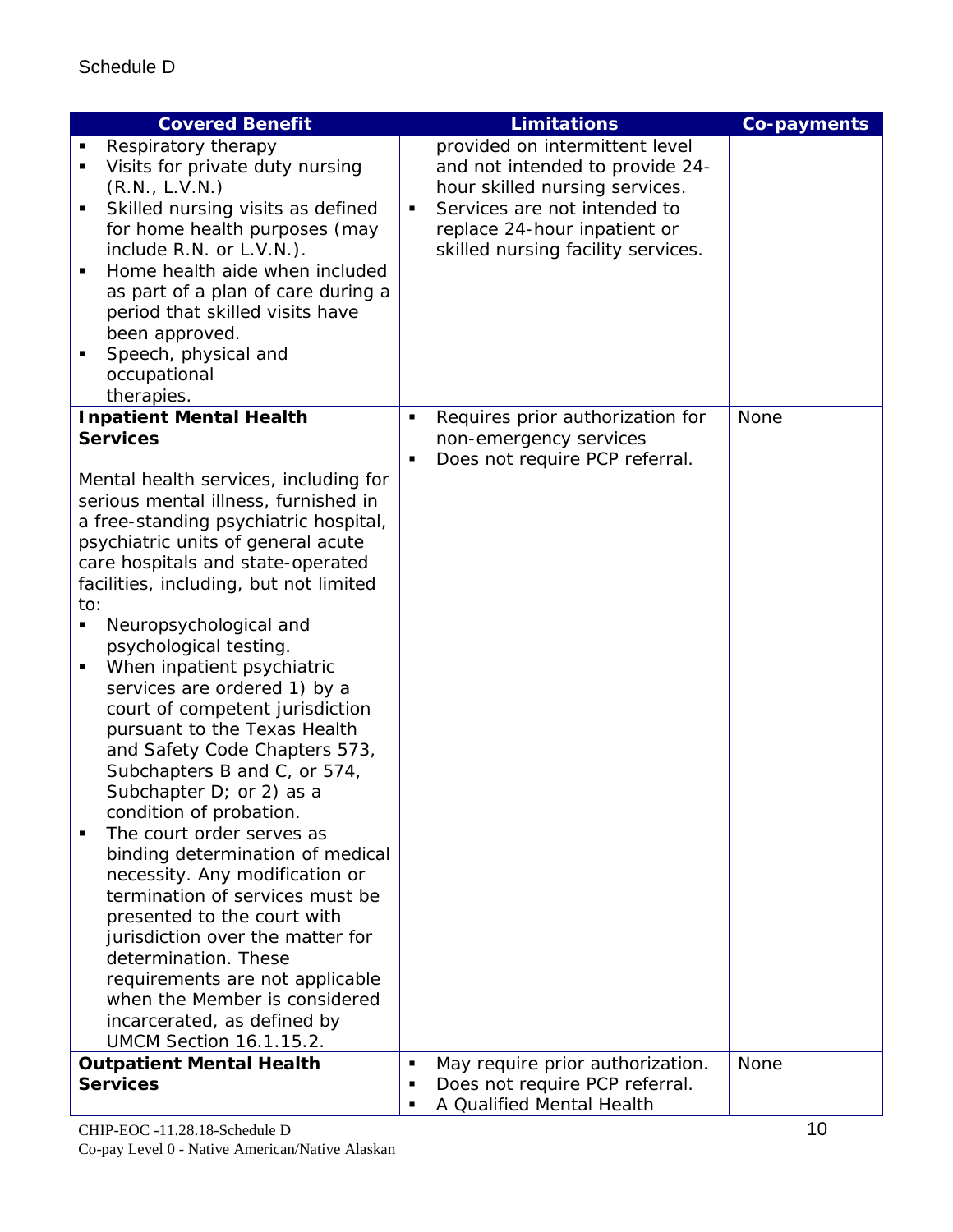| <b>Covered Benefit</b>                                                                                                                                                                                                                                                                                                                                                                                                                                                                                                                                                                                                                                                                                                                                                                                                                                                                                                                                                                                                                                                                                                                                                                                                                                                                                                  | <b>Limitations</b>                                                                                                                                                                                                                                                                                                                                                                                                                                                                                                                                                                                                                                                                                                      | <b>Co-payments</b> |
|-------------------------------------------------------------------------------------------------------------------------------------------------------------------------------------------------------------------------------------------------------------------------------------------------------------------------------------------------------------------------------------------------------------------------------------------------------------------------------------------------------------------------------------------------------------------------------------------------------------------------------------------------------------------------------------------------------------------------------------------------------------------------------------------------------------------------------------------------------------------------------------------------------------------------------------------------------------------------------------------------------------------------------------------------------------------------------------------------------------------------------------------------------------------------------------------------------------------------------------------------------------------------------------------------------------------------|-------------------------------------------------------------------------------------------------------------------------------------------------------------------------------------------------------------------------------------------------------------------------------------------------------------------------------------------------------------------------------------------------------------------------------------------------------------------------------------------------------------------------------------------------------------------------------------------------------------------------------------------------------------------------------------------------------------------------|--------------------|
| Mental health services, including for<br>serious mental illness, provided on<br>an outpatient basis, including, but<br>not limited to:<br>The visits can be furnished in a<br>variety of community-based<br>settings (including school and<br>home-based) or in a state-<br>operated facility.<br>Neuropsychological and<br>п<br>psychological testing<br>Medication management<br>п<br>Residential treatment services<br>٠<br>Sub-acute outpatient services<br>٠<br>(partial hospitalization or<br>rehabilitative day treatment)<br>Skills training (psycho-<br>п<br>educational skill development<br>When outpatient psychiatric<br>٠<br>services are ordered 1) by a<br>court of competent jurisdiction<br>pursuant to the Texas Health<br>and Safety Code Chapters 573,<br>Subchapters B and C, or 574,<br>Subchapters A through G, Texas<br>Family Code Chapter 55,<br>Subchapter D; or 2) as a<br>condition of probation.<br>The court order serves as<br>$\blacksquare$<br>binding determination of medical<br>necessity. Any modification or<br>termination of services must be<br>presented to the court with<br>jurisdiction over the matter for<br>determination. These<br>requirements are not applicable<br>when the Member is considered<br>incarcerated, as defined by<br><b>UMCM Section 16.1.15.2.</b> | Provider - Community Services<br>(QMHP-CS), is defined by the<br><b>Texas Department of State</b><br>Health Services (DSHS) in Title<br>25 Tex. Admin. Code<br>§412.303(48). QMHP-CSs shall<br>be providers working through a<br><b>DSHS-contracted Local Mental</b><br>Health Authority or a separate<br>DSHS-contracted entity. QMHP-<br>CSs shall be supervised by a<br>licensed mental health<br>professional or physician and<br>provide services in accordance<br>with DSHS standards. Those<br>services include individual and<br>group skills training (that can be<br>components of interventions<br>such as day treatment and in-<br>home services), patient and<br>family education, and crisis<br>services. |                    |
| <b>Inpatient and Residential</b><br><b>Substance Abuse Treatment</b><br><b>Services</b>                                                                                                                                                                                                                                                                                                                                                                                                                                                                                                                                                                                                                                                                                                                                                                                                                                                                                                                                                                                                                                                                                                                                                                                                                                 | Requires prior authorization for<br>Ξ<br>non-emergency services<br>Does not require PCP referral.<br>$\blacksquare$                                                                                                                                                                                                                                                                                                                                                                                                                                                                                                                                                                                                     | <b>None</b>        |
| Inpatient and substance abuse<br>treatment services include, but are<br>not limited to:<br>Inpatient and residential                                                                                                                                                                                                                                                                                                                                                                                                                                                                                                                                                                                                                                                                                                                                                                                                                                                                                                                                                                                                                                                                                                                                                                                                    |                                                                                                                                                                                                                                                                                                                                                                                                                                                                                                                                                                                                                                                                                                                         |                    |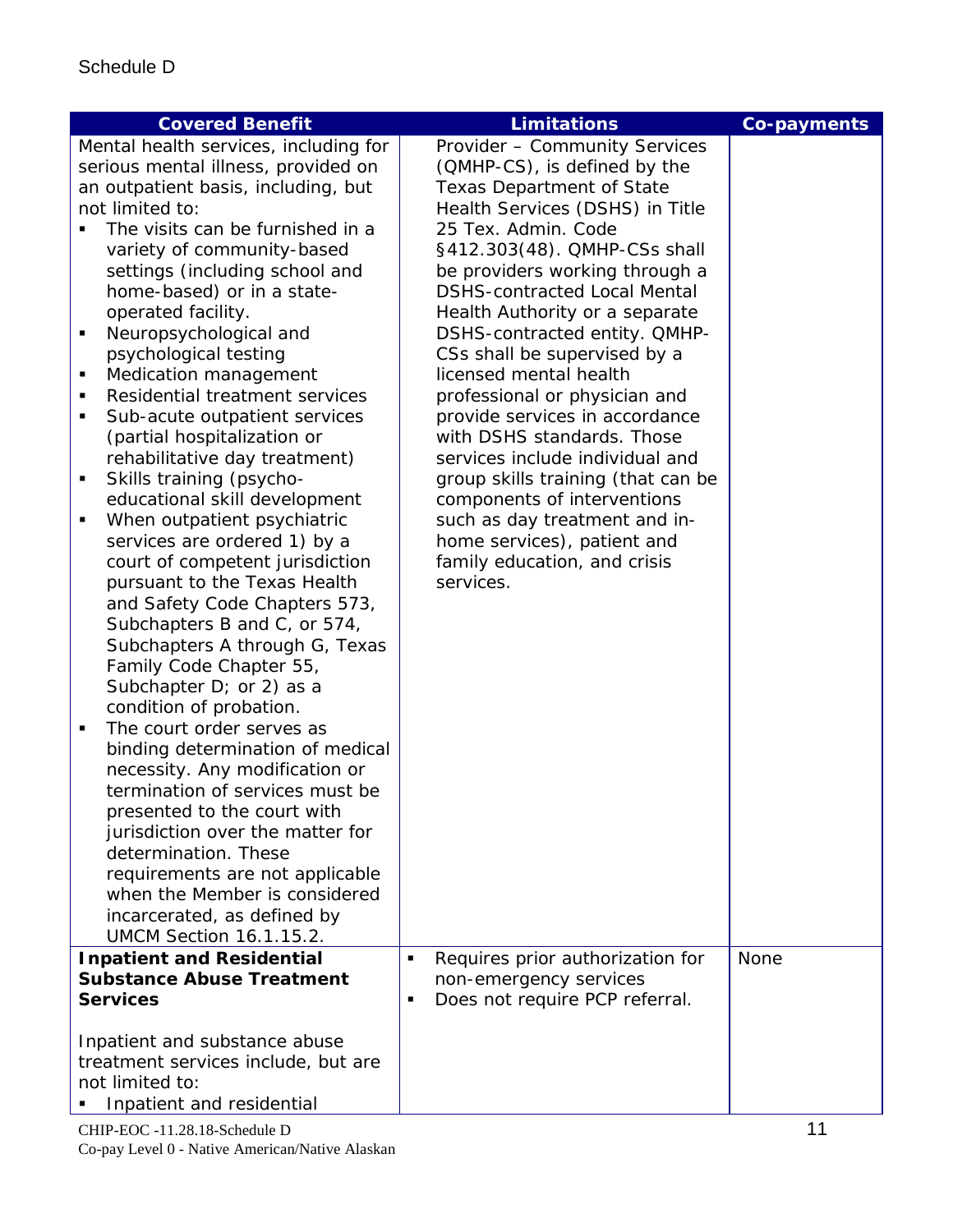| <b>Covered Benefit</b>                                                                                                                                                                                                                                                                                                                                                                                                                                                                                                                                                                                                                                                                                                                                                               | <b>Limitations</b>                                                                     | <b>Co-payments</b> |
|--------------------------------------------------------------------------------------------------------------------------------------------------------------------------------------------------------------------------------------------------------------------------------------------------------------------------------------------------------------------------------------------------------------------------------------------------------------------------------------------------------------------------------------------------------------------------------------------------------------------------------------------------------------------------------------------------------------------------------------------------------------------------------------|----------------------------------------------------------------------------------------|--------------------|
| substance abuse treatment<br>services including detoxification<br>and crisis stabilization, and 24-<br>hour residential rehabilitation<br>programs.<br>When inpatient and residential<br>substance use disorder<br>treatment services are required<br>as:<br>1) a court order, consistent with<br>Chapter 462, Subchapter D of<br>the Texas Health and Safety<br>Code; or<br>2) as a condition of probation<br>The court order serves as a<br>binding determination of medical<br>necessity. Any modification or<br>termination of services must be<br>presented to the court with<br>jurisdiction over the matter for<br>determination.<br>These requirements are not<br>٠<br>applicable when the Member is<br>considered incarcerated, as<br>defined by UMCM Section<br>16.1.15.2. |                                                                                        |                    |
| <b>Outpatient Substance Abuse</b><br><b>Treatment Services</b><br>Outpatient substance abuse<br>treatment services include, but are<br>not limited to:<br>Prevention and intervention<br>services that are provided by<br>physician and non-physician<br>providers, such as screening,<br>assessment and referral for<br>chemical dependency disorders.<br>Intensive outpatient services<br>٠<br>Partial hospitalization<br>Intensive outpatient services is<br>defined as an organized non-<br>residential service providing<br>structured group and individual<br>therapy, educational services,<br>and life skills training that<br>consists of at least 10 hours per                                                                                                             | Requires prior authorization.<br>$\blacksquare$<br>Does not require PCP referral.<br>п | None               |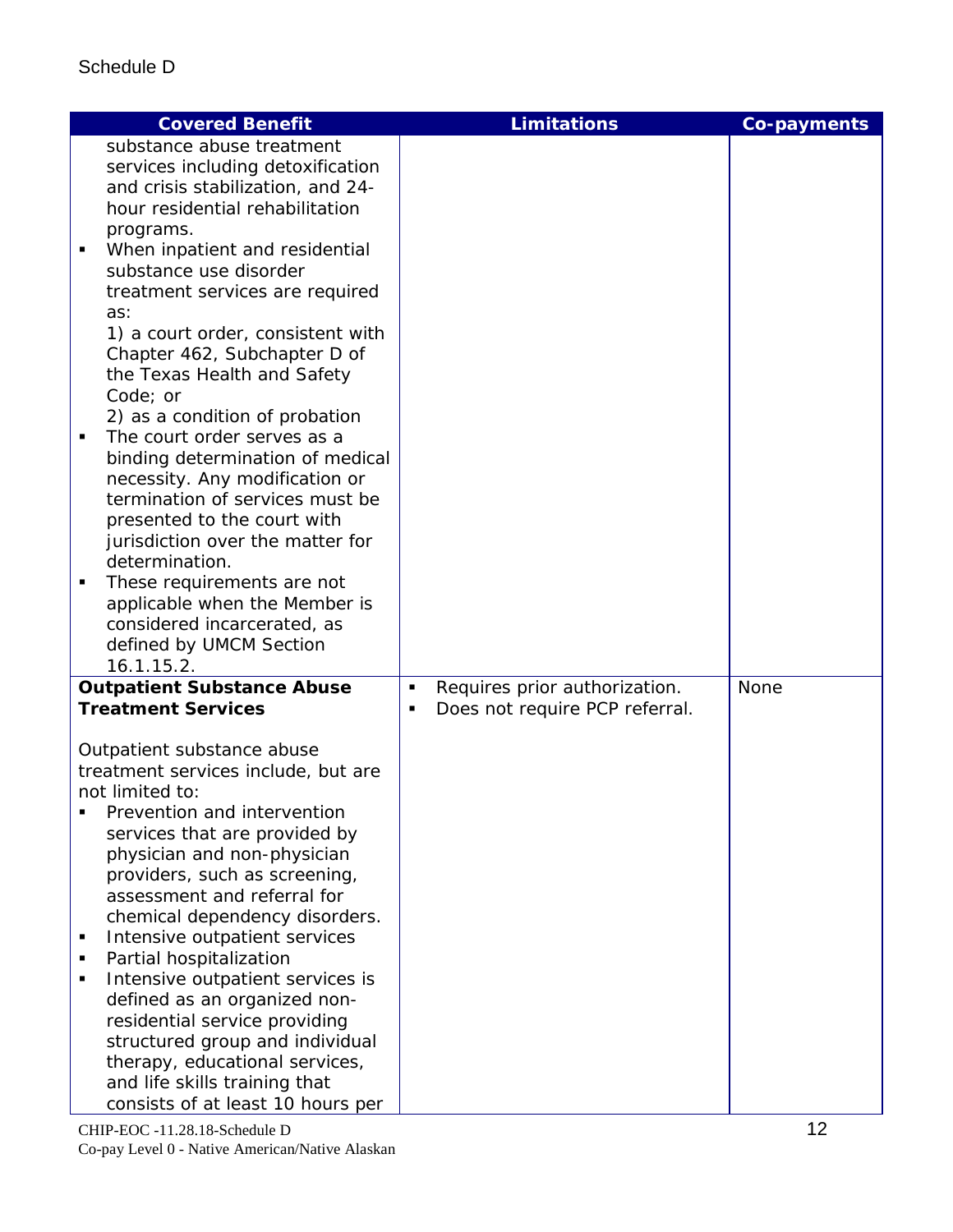| <b>Covered Benefit</b>                                             | <b>Limitations</b>                                                | <b>Co-payments</b> |
|--------------------------------------------------------------------|-------------------------------------------------------------------|--------------------|
| week for four to 12 weeks, but                                     |                                                                   |                    |
| less than 24 hours per day.                                        |                                                                   |                    |
| Outpatient treatment service is                                    |                                                                   |                    |
| defined as consisting of at least                                  |                                                                   |                    |
| one to two hours per week                                          |                                                                   |                    |
| providing structured group and                                     |                                                                   |                    |
| individual therapy, educational                                    |                                                                   |                    |
| services, and life skills training.<br>٠                           |                                                                   |                    |
| When outpatient substance use<br>disorder treatment services are   |                                                                   |                    |
| required as:                                                       |                                                                   |                    |
| 1) a court order, consistent with                                  |                                                                   |                    |
| Chapter 462, Subchapter D of                                       |                                                                   |                    |
| the Texas Health and Safety                                        |                                                                   |                    |
| Code; or                                                           |                                                                   |                    |
| 2) as a condition of probation                                     |                                                                   |                    |
| the court order serves as a                                        |                                                                   |                    |
| binding determination of medical                                   |                                                                   |                    |
| necessity. Any modification or                                     |                                                                   |                    |
| termination of services must be                                    |                                                                   |                    |
| presented to the court with                                        |                                                                   |                    |
| jurisdiction over the matter for<br>determination.                 |                                                                   |                    |
| These requirements are not                                         |                                                                   |                    |
| applicable when the Member is                                      |                                                                   |                    |
| considered incarcerated, as                                        |                                                                   |                    |
| defined by UMCM Section                                            |                                                                   |                    |
| 16.1.15.2.                                                         |                                                                   |                    |
| <b>Rehabilitation Services</b>                                     | Requires prior authorization and<br>٠                             | None               |
|                                                                    | physician prescription                                            |                    |
| Habilitation (the process of                                       |                                                                   |                    |
| supplying a child with the means to                                |                                                                   |                    |
| reach age-appropriate                                              |                                                                   |                    |
| developmental milestones through<br>therapy or treatment) and      |                                                                   |                    |
| rehabilitation services include, but                               |                                                                   |                    |
| are not limited to the following:                                  |                                                                   |                    |
| Physical, occupational and                                         |                                                                   |                    |
| speech therapy                                                     |                                                                   |                    |
| Developmental assessment                                           |                                                                   |                    |
| <b>Hospice Care Services</b>                                       | Requires authorization and<br>П                                   | None               |
|                                                                    | physician prescription                                            |                    |
| Services include, but are not limited                              | Services apply to the hospice<br>٠                                |                    |
| to:                                                                | diagnosis.                                                        |                    |
| Palliative care, including medical                                 | Up to a maximum of 120 days<br>٠                                  |                    |
| and support services, for those<br>children who have six months or | with a 6 month life_expectancy.<br>Patients electing hospice<br>٠ |                    |
|                                                                    |                                                                   |                    |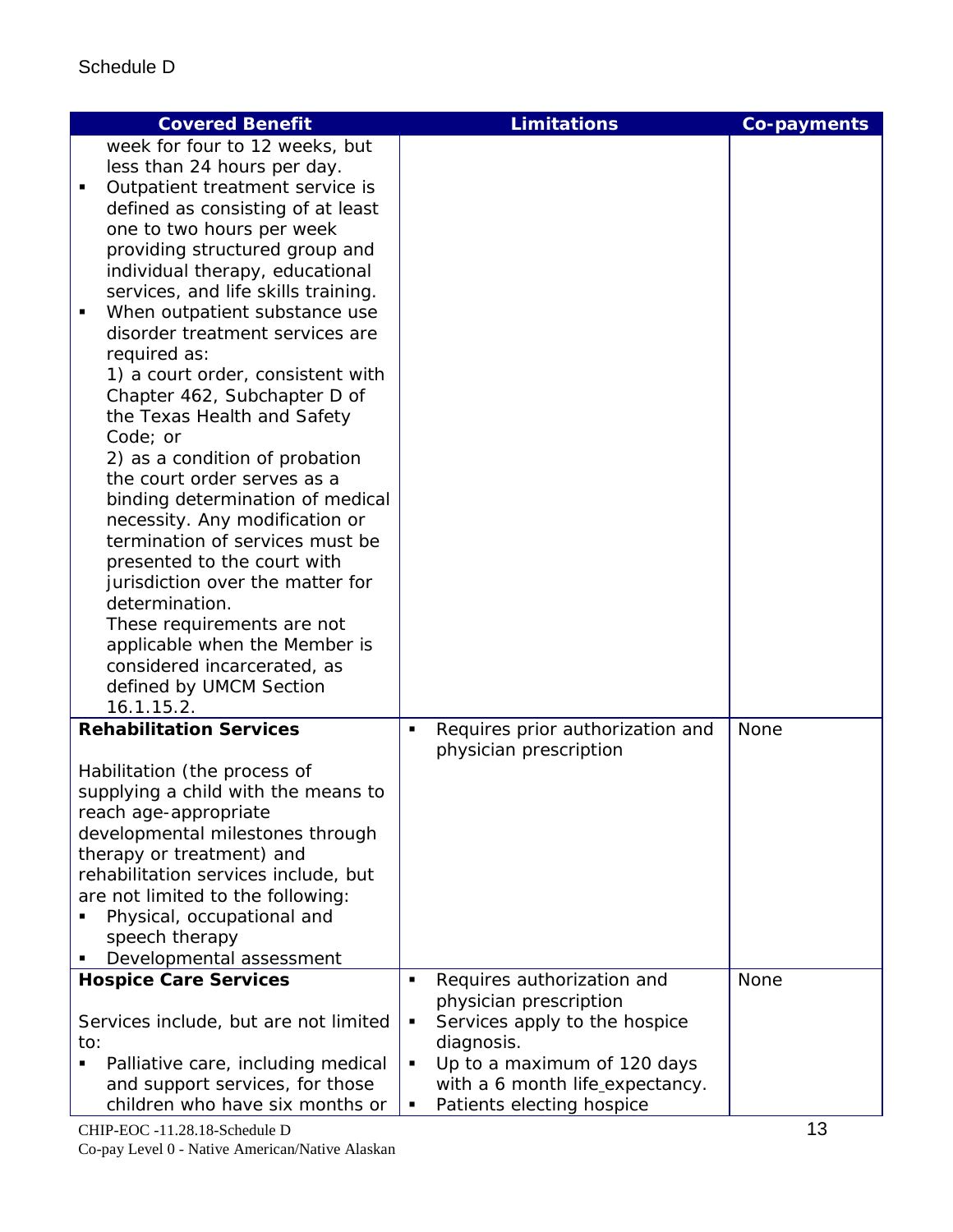| <b>Covered Benefit</b>                                                           | <b>Limitations</b>                               | <b>Co-payments</b> |
|----------------------------------------------------------------------------------|--------------------------------------------------|--------------------|
| less to live, to keep patients                                                   | services may cancel this election                |                    |
| comfortable during_the last                                                      | at anytime.                                      |                    |
| weeks and months before death<br>Treatment services, including<br>$\blacksquare$ |                                                  |                    |
| treatment related to the                                                         |                                                  |                    |
| terminal illness, are unaffected                                                 |                                                  |                    |
| by electing hospice care                                                         |                                                  |                    |
| services.                                                                        |                                                  |                    |
| <b>Emergency Services, including</b>                                             | Does not require authorization<br>$\blacksquare$ | <b>None</b>        |
| <b>Emergency Hospitals,</b><br>Physicians, and Ambulance                         | for post-stabilization services                  |                    |
| <b>Services</b>                                                                  |                                                  |                    |
|                                                                                  |                                                  |                    |
| Health Plan cannot require                                                       |                                                  |                    |
| authorization as a condition for                                                 |                                                  |                    |
| payment for Emergency Conditions                                                 |                                                  |                    |
| or labor and delivery.<br>Covered services include:                              |                                                  |                    |
| Emergency services based on                                                      |                                                  |                    |
| prudent lay person definition of                                                 |                                                  |                    |
| emergency health condition                                                       |                                                  |                    |
| Hospital emergency department<br>٠                                               |                                                  |                    |
| room and ancillary services and                                                  |                                                  |                    |
| physician services 24 hours a<br>day, 7 days a week, both by in-                 |                                                  |                    |
| network and out-of-network                                                       |                                                  |                    |
| providers                                                                        |                                                  |                    |
| Medical screening examination<br>п                                               |                                                  |                    |
| <b>Stabilization services</b><br>п                                               |                                                  |                    |
| Access to DSHS designated<br>٠<br>Level 1 and Level II trauma                    |                                                  |                    |
| centers or hospitals meeting                                                     |                                                  |                    |
| equivalent levels of care for                                                    |                                                  |                    |
| emergency services                                                               |                                                  |                    |
| Emergency ground, air and                                                        |                                                  |                    |
| water transportation                                                             |                                                  |                    |
| Emergency dental services,<br>limited to fractured or dislocated                 |                                                  |                    |
| jaw, traumatic damage to teeth,                                                  |                                                  |                    |
| and removal of cysts                                                             |                                                  |                    |
| <b>Transplants</b>                                                               | Requires authorization<br>П                      | <b>None</b>        |
|                                                                                  |                                                  |                    |
| Covered services include:                                                        |                                                  |                    |
| Using up-to-date FDA<br>guidelines, all non-experimental                         |                                                  |                    |
| human organ and tissue                                                           |                                                  |                    |
| transplants and all forms of non-                                                |                                                  |                    |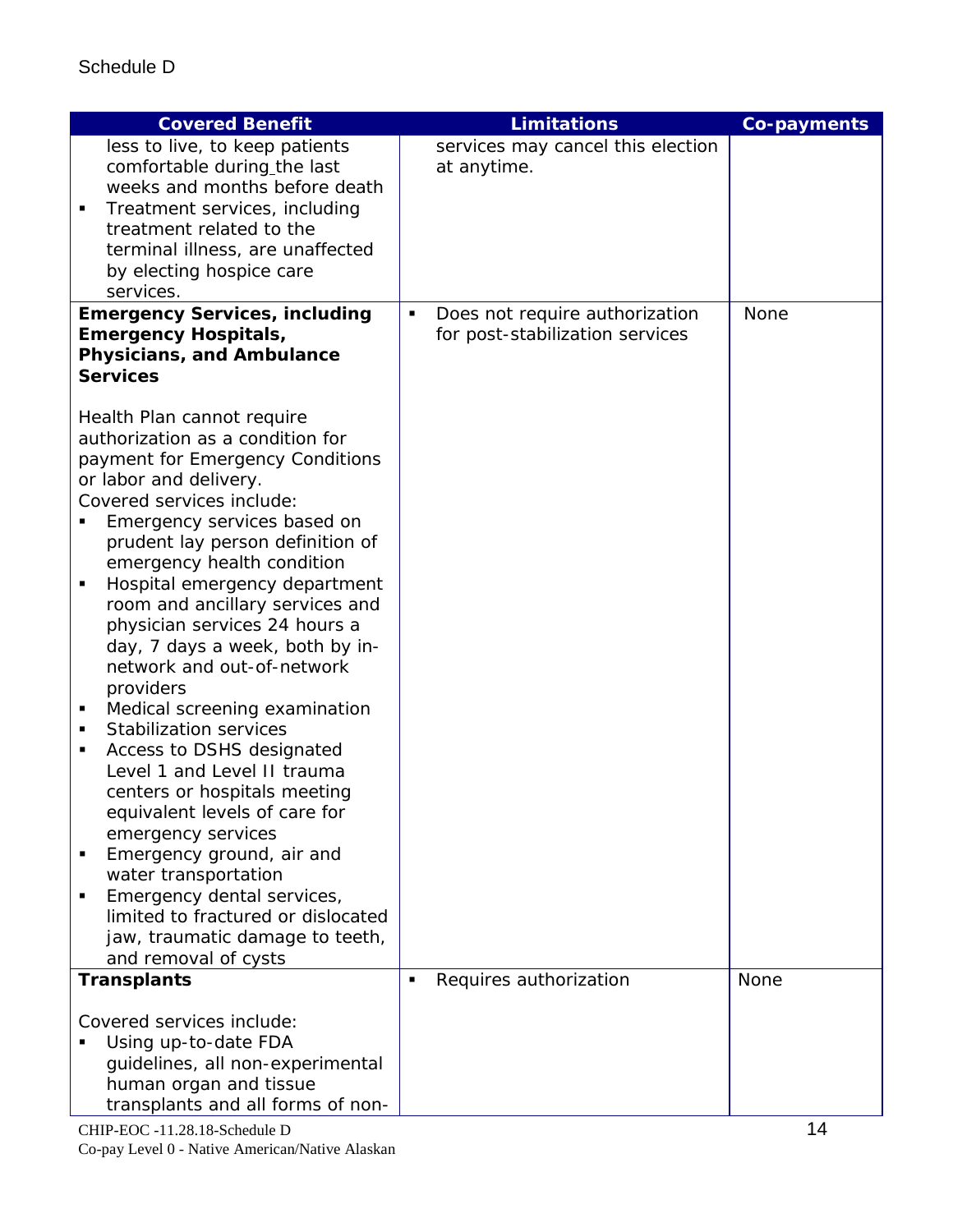| <b>Covered Benefit</b>                                         | <b>Limitations</b>                                                                         | <b>Co-payments</b> |
|----------------------------------------------------------------|--------------------------------------------------------------------------------------------|--------------------|
| experimental corneal, bone                                     |                                                                                            |                    |
| marrow and peripheral stem cell                                |                                                                                            |                    |
| transplants, including donor                                   |                                                                                            |                    |
| medical expenses.<br><b>Vision Benefit</b>                     | The health plan may reasonably<br>$\blacksquare$                                           | <b>None</b>        |
|                                                                | limit the cost of the                                                                      |                    |
| Covered services include:                                      | frames/lenses.                                                                             |                    |
| One examination of the eyes to                                 | May require authorization for<br>$\blacksquare$                                            |                    |
| determine the need for and                                     | protective and polycarbonate                                                               |                    |
| prescription for corrective lenses                             | lenses when medically necessary                                                            |                    |
| per 12-month period, without                                   | as part of a treatment plan for                                                            |                    |
| authorization                                                  | covered diseases of the eye.                                                               |                    |
| One pair of non-prosthetic<br>٠<br>eyewear per 12-month period |                                                                                            |                    |
| <b>Chiropractic Services</b>                                   | Requires authorization for<br>$\blacksquare$                                               | None               |
|                                                                | twelve visits per 12-month                                                                 |                    |
| Covered_services do not require                                | period limit (regardless of                                                                |                    |
| physician prescription and are                                 | number of services or modalities                                                           |                    |
| limited to spinal subluxation                                  | provided in one visit)                                                                     |                    |
|                                                                | Requires authorization for<br>$\blacksquare$<br>additional visits.                         |                    |
| <b>Tobacco Cessation</b>                                       | May require authorization<br>$\blacksquare$                                                | None               |
| Program                                                        | Health Plan defines plan-<br>٠                                                             |                    |
|                                                                | approved program.                                                                          |                    |
| Covered up to \$100 for a 12- month                            | May be subject to formulary<br>П                                                           |                    |
| period limit for a plan- approved                              | requirements.                                                                              |                    |
| program<br><b>Value-Added Services</b>                         |                                                                                            |                    |
|                                                                |                                                                                            |                    |
|                                                                |                                                                                            |                    |
| <b>24-Hour Nurse Line</b>                                      | Members have 24-hour, 7-days-a-week<br>access to FIRSTCALL, a bilingual medical            | None               |
|                                                                | advice infoline staffed by nurses,                                                         |                    |
|                                                                | pharmacists, and a Medical Director on call.                                               |                    |
| <b>Extra Help with Getting a Ride</b>                          | A free ride service to help you get to doctor                                              | None               |
|                                                                | visits or health education classes.                                                        |                    |
|                                                                |                                                                                            |                    |
| <b>Dental Services</b>                                         | Pregnant members 21 or older can receive                                                   | None               |
|                                                                | up to \$500 each year for dental checkups, x-                                              |                    |
|                                                                | rays, routine cleaning, fillings, and                                                      |                    |
|                                                                | extractions.                                                                               |                    |
| Discount Pharmacy / Over-the-Counter Ben                       | \$25 gift packet which includes a first aid kit                                            | None               |
|                                                                | and a \$10 Walmart gift card for health related<br>items, for new members who complete the |                    |
|                                                                | request form and send by return mail within                                                |                    |
|                                                                | 30 days of enrollment.                                                                     |                    |
|                                                                |                                                                                            |                    |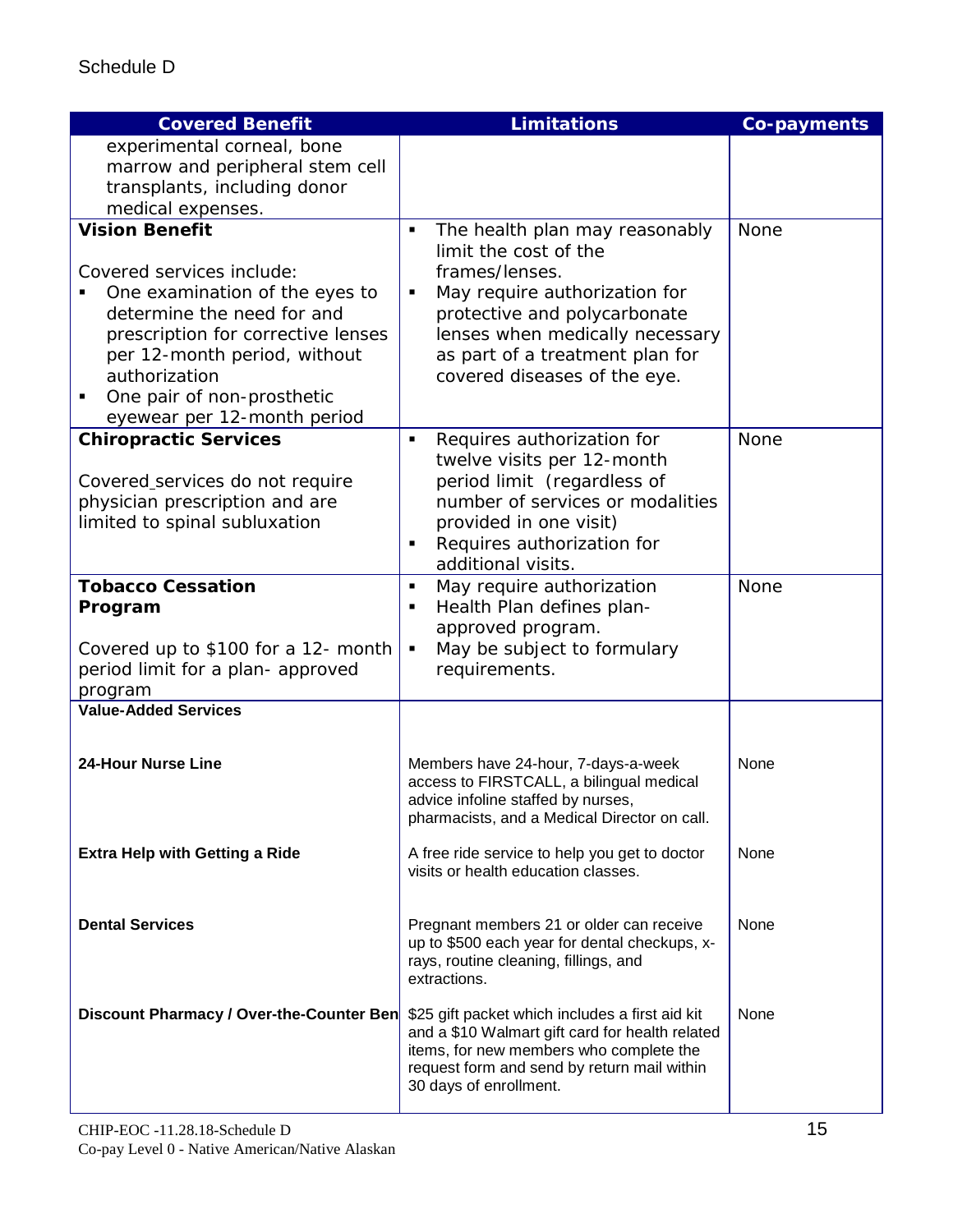| <b>Covered Benefit</b>               | <b>Limitations</b>                                                                                                                                                                                                                                                                                                                                                                                                                                     | <b>Co-payments</b> |
|--------------------------------------|--------------------------------------------------------------------------------------------------------------------------------------------------------------------------------------------------------------------------------------------------------------------------------------------------------------------------------------------------------------------------------------------------------------------------------------------------------|--------------------|
| Sports and school physicals          | Members between the ages of 4 through 18<br>can get a free physical for sports each year.                                                                                                                                                                                                                                                                                                                                                              | None               |
| <b>Help for Members with Asthma</b>  | One allergy-free pillow case is given to<br>members who are enrolled in the Asthma<br>Disease Management Program.                                                                                                                                                                                                                                                                                                                                      | None               |
|                                      | Pregnant members can receive:                                                                                                                                                                                                                                                                                                                                                                                                                          |                    |
| <b>Extra Help for Pregnant Women</b> | A free convertible car seat after attending a<br>baby shower at El Paso Health;                                                                                                                                                                                                                                                                                                                                                                        | None               |
|                                      | Gift cards for completing prenatal visits and<br>after confirmation of those visits for:                                                                                                                                                                                                                                                                                                                                                               |                    |
|                                      | \$25 - Prenatal visit in the first trimester or<br>٠<br>within 42 days of enrollment,<br>\$20 - 3rd prenatal visit,<br>٠<br>\$20 - 6th prenatal visit,<br>٠<br>\$20 - 9th prenatal visit,<br>٠<br>\$20 - flu shot during pregnancy,<br>٠<br>\$25 -a timely postpartum visit within 21-<br>$\blacksquare$<br>56 days of delivery.<br>A First-Steps Baby Shower including a<br>diaper bag, a starter supply of diapers, and<br>other items for the baby. |                    |
| <b>Health and Wellness Services</b>  | Members age 18 or younger can receive four<br>additional nutritional/obesity counseling<br>services above the CHIP benefit.                                                                                                                                                                                                                                                                                                                            | None               |
|                                      | A \$15 gift card is offered to members ages 3-<br>6 and 12-19 who get a check-up when due<br>and on time.                                                                                                                                                                                                                                                                                                                                              | None               |
| <b>Gift Programs</b>                 | The First-Steps program offers Baby Shower<br>gifts and a convertible car seat.                                                                                                                                                                                                                                                                                                                                                                        |                    |
|                                      | Gift cards are offered for completion of<br>specific activities related to your pregnancy<br>and delivery. The gift card awards are given<br>for the following:                                                                                                                                                                                                                                                                                        |                    |
|                                      | \$25 - Prenatal visit in the first trimester or<br>٠<br>within 42 days of enrollment,<br>\$20 - 3rd prenatal visit,<br>٠<br>\$20 - 6th prenatal visit,<br>٠<br>\$20 - 9th prenatal visit,<br>٠<br>\$20 - a flu shot during pregnancy,<br>٠<br>\$25 - a timely postpartum visit within 21-<br>٠<br>56 days of delivery.                                                                                                                                 |                    |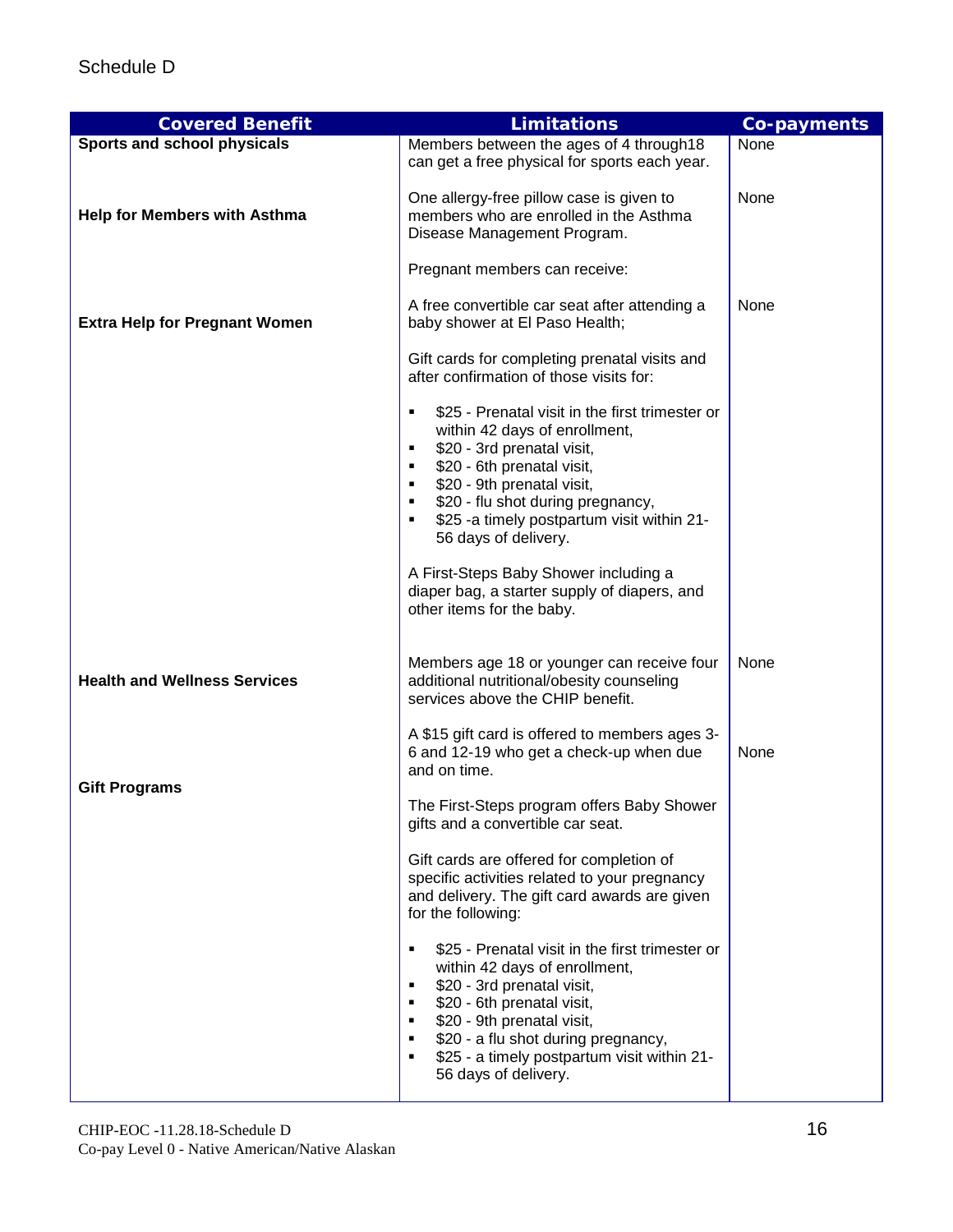| <b>Covered Benefit</b>                        | <b>Limitations</b>                                                                                                                                                                                                                           | <b>Co-payments</b> |
|-----------------------------------------------|----------------------------------------------------------------------------------------------------------------------------------------------------------------------------------------------------------------------------------------------|--------------------|
| <b>Inpatient Follow -up Incentive Program</b> | A \$10 movie gift card is offered to members<br>20 years and younger who complete a<br>follow-up psychiatrist visit within 7 days of a<br>behavioral health inpatient hospital stay.<br>Members can receive one movie gift card per<br>year. | None               |

## **EXCLUSIONS**

- **Inpatient and outpatient infertility treatments or reproductive services other than** prenatal care, labor and delivery, and care related to disease, illnesses, or abnormalities related to the reproductive system
- Contraceptive medications prescribed only for the purpose of primary and preventive reproductive health care (i.e. cannot be prescribed for family planning.
- Personal comfort items including but not limited to personal care kits provided on inpatient admission, telephone, television, newborn infant photographs, meals for guests of patient, and other articles that are not required for the specific treatment of sickness or injury
- Experimental and/or investigational medical, surgical or other health care procedures or services that are not generally employed or recognized within the medical community. This exclusion is an adverse determination and is eligible for review by an Independent Review Organization (as described in D, "External Review by Independent Review Organization").
- Treatment or evaluations required by third parties including, but not limited to, those for schools, employment, flight clearance, camps, insurance or court other than a court of competent jurisdiction pursuant to the Texas Health and Safety Code Chapters 573, Subchapters Band C, 574, Subchapter D or 462, Subchapter D and Texas Family Code Chapter 55, Subchapter D.
- **Dental devices solely for cosmetic purposes**
- Private duty nursing services when performed on an inpatient basis or in a skilled nursing facility.
- Mechanical organ replacement devices including, but not limited to artificial heart
- Hospital services and supplies when confinement is solely for diagnostic testing purposes, unless otherwise pre-authorized by Health Plan
- **Prostate and mammography screening**
- **Elective surgery to correct vision**
- Gastric procedures for weight loss
- Cosmetic surgery/services solely for cosmetic purposes
- Out-of-network services not authorized by the Health Plan except for emergency care and physician services for a mother and her newborn(s) for a minimum of 48 hours following an uncomplicated vaginal delivery and 96 hours following an uncomplicated delivery by caesarian section
- Services, supplies, meal replacements or supplements provided for weight control or the treatment of obesity, except for the services associated with the treatment for morbid obesity as part of a treatment plan approved by the Health Plan
- Medications prescribed for weight loss or gain
- **EXECUPURCACLES** Acturationathy and hypnotherapy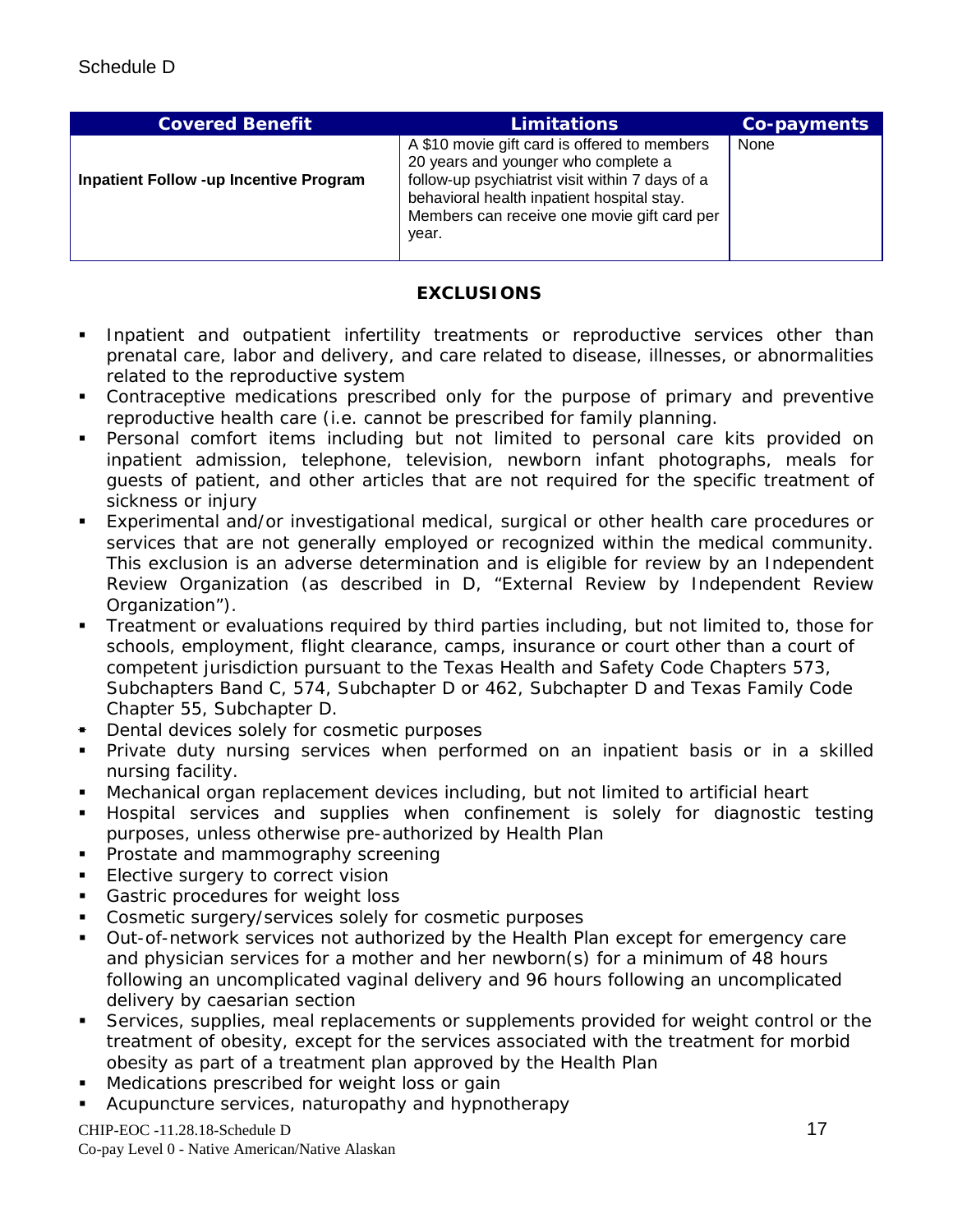- **Immunizations solely for foreign travelly**
- Routine foot care such as hygienic care (routine foot care does not include treatment for injury or complications of diabetes).
- **Diagnosis and treatment of weak, strained, or flat feet and the cutting or removal of** corns, calluses and toenails (this does not apply to the removal of nail roots or surgical treatment of conditions underlying corns, calluses or ingrown toenails)
- Replacement or repair of prosthetic devices and durable medical equipment due to misuse, abuse or loss when confirmed by the Member or the vendor
- Corrective orthopedic shoes
- Convenience items
- Over-the-counter medications
- Orthotics primarily used for athletic or recreational purposes
- Custodial care (care that assists a child with the activities of daily living, such as assistance in walking, getting in and out of bed, bathing, dressing, feeding, toileting, special diet preparation, and medication supervision that is usually self-administered or provided by a parent. This care does not require the continuing attention of trained medical or paramedical personnel.) This exclusion does not apply to hospice services.
- Housekeeping
- Public facility services and care for conditions that federal, state, or local law requires be provided in a public facility or care provided while in the custody of legal authorities
- Services or supplies received from a nurse that do not require the skill and training of a nurse
- Vision training and vision therapy
- Reimbursement for school-based physical therapy, occupational therapy, or speech therapy services are not covered except when ordered by a Physician/PCP
- Donor non-medical expenses
- Charges incurred as a donor of an organ when the recipient is not covered under this health plan
- Coverage while traveling outside of the United States and U.S. Territories (including Puerto Rico, U.S. Virgin Islands, Commonwealth of Northern Mariana Islands, Guam, and American Samoa).

| <b>SUPPLIES</b>  | <b>COVERE</b> | <b>EXCLUDE</b> | <b>COMMENTS/MEMBER</b>                          |
|------------------|---------------|----------------|-------------------------------------------------|
|                  |               |                | <b>CONTRACT PROVISIONS</b>                      |
| Ace Bandages     |               | X              | Exception: If provided by and billed through    |
|                  |               |                | the clinic or home care agency it is covered as |
|                  |               |                | an incidental supply.                           |
| Alcohol, rubbing |               | X              | Over-the-counter supply.                        |
| Alcohol, swabs   | X             |                | Over-the-counter supply not covered, unless     |
| (diabetic)       |               |                | RX provided at time of dispensing.              |
| Alcohol, swabs   |               |                | Covered only when received with IV therapy or   |
|                  |               |                | central line kits/supplies.                     |
| Ana Kit          | x             |                | A self-injection kit used by patients highly    |
| Epinephrine      |               |                | allergic to bee stings.                         |

## **DME/SUPPLIES**

CHIP-EOC -11.28.18-Schedule D 18 Co-pay Level 0 - Native American/Native Alaskan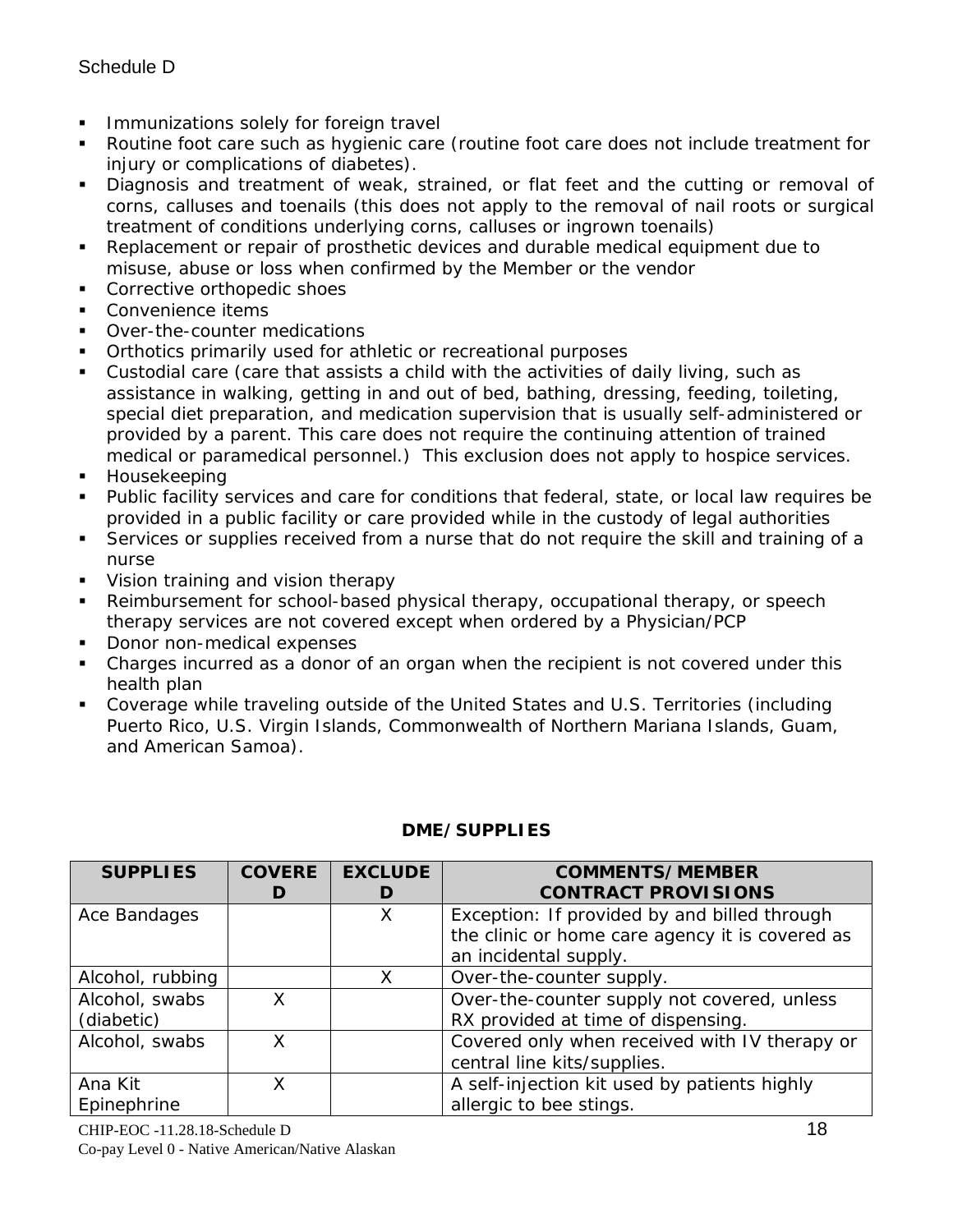| <b>SUPPLIES</b>                         | <b>COVERE</b> | <b>EXCLUDE</b>          | <b>COMMENTS/MEMBER</b>                          |
|-----------------------------------------|---------------|-------------------------|-------------------------------------------------|
|                                         | D             | D                       | <b>CONTRACT PROVISIONS</b>                      |
| Arm Sling                               | X             |                         | Dispensed as part of office visit.              |
| Attends                                 | X             |                         | Coverage limited to children age 4 or over only |
| (Diapers)                               |               |                         | when prescribed by a physician and used to      |
|                                         |               |                         | provide care for a covered diagnosis as         |
|                                         |               |                         | outlined in a treatment care plan               |
| <b>Bandages</b>                         |               | $\underline{X}$         |                                                 |
| <b>Basal</b>                            |               | $\overline{\mathsf{x}}$ | Over-the-counter supply.                        |
| Thermometer                             |               |                         |                                                 |
| Batteries-<br>initial                   | $\mathsf{X}$  |                         | For covered DME items                           |
| Batteries-                              | X             |                         | For covered DME when replacement is             |
| replacement                             |               |                         | necessary due to normal use.                    |
| Betadine                                |               | X                       | See IV therapy supplies.                        |
| <b>Books</b>                            |               | X                       |                                                 |
| Clinitest                               | X             |                         | For monitoring of diabetes.                     |
| <b>Colostomy Bags</b>                   |               |                         | See Ostomy Supplies.                            |
| Communication                           |               | X                       |                                                 |
| <b>Devices</b>                          |               |                         |                                                 |
| Contraceptive                           |               | $\mathsf{X}$            | Over-the-counter supply. Contraceptives are     |
| Jelly                                   |               |                         | not covered under the plan.                     |
| <b>Cranial Head</b>                     |               | $\mathsf{X}$            |                                                 |
| Mold                                    |               |                         |                                                 |
| <b>Dental Devices</b>                   | X             |                         | Coverage limited to dental devices used for the |
|                                         |               |                         | treatment of craniofacial anomalies, requiring  |
|                                         |               |                         | surgical intervention.                          |
| Diabetic                                | X             |                         | Monitor calibrating solution, insulin syringes, |
| <b>Supplies</b>                         |               |                         | needles, lancets, lancet device, and glucose    |
|                                         |               |                         | strips.                                         |
| Diapers/                                | X             |                         | Coverage limited to children age 4 or over only |
| Incontinent                             |               |                         | when prescribed by a physician and used to      |
| Briefs/Chux                             |               |                         | provide care for a covered diagnosis as         |
|                                         |               |                         | outlined in a treatment care plan               |
| Diaphragm                               | Χ             | X                       | Contraceptives are not covered under the plan.  |
| Diastix                                 |               |                         | For monitoring diabetes.                        |
| Diet, Special<br><b>Distilled Water</b> |               | X<br>X                  |                                                 |
| <b>Dressing</b>                         | X             |                         | Syringes, needles, Tegaderm, alcohol swabs,     |
| Supplies/                               |               |                         | Betadine swabs or ointment, tape. Many times    |
| <b>Central Line</b>                     |               |                         | these items are dispensed in a kit when         |
|                                         |               |                         | includes all necessary items for one dressing   |
|                                         |               |                         | site change.                                    |
| Dressing                                | X             |                         | Eligible for coverage only if receiving covered |
| Supplies/                               |               |                         | home care for wound care.                       |
| Decubitus                               |               |                         |                                                 |
| Dressing                                | X             |                         | Eligible for coverage only if receiving home IV |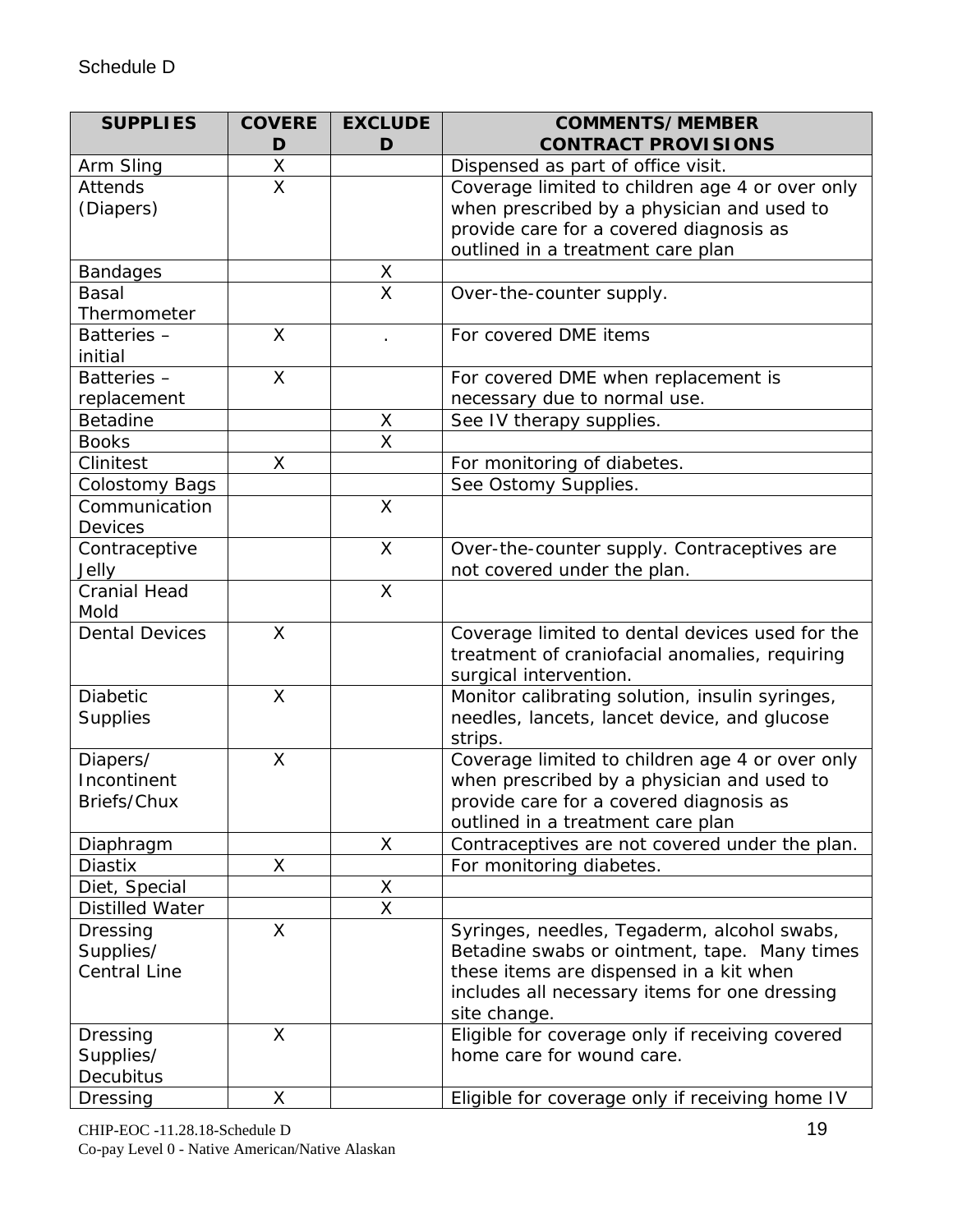| <b>SUPPLIES</b>                         | <b>COVERE</b> | <b>EXCLUDE</b> | <b>COMMENTS/MEMBER</b>                                                                                                                                                                                                                                                                                                                                                                                                                                                                                                                                                                                                                                                                                                                                                                                                                                                                                                                                                                                                                                                                                                                              |
|-----------------------------------------|---------------|----------------|-----------------------------------------------------------------------------------------------------------------------------------------------------------------------------------------------------------------------------------------------------------------------------------------------------------------------------------------------------------------------------------------------------------------------------------------------------------------------------------------------------------------------------------------------------------------------------------------------------------------------------------------------------------------------------------------------------------------------------------------------------------------------------------------------------------------------------------------------------------------------------------------------------------------------------------------------------------------------------------------------------------------------------------------------------------------------------------------------------------------------------------------------------|
|                                         | D             | D              | <b>CONTRACT PROVISIONS</b>                                                                                                                                                                                                                                                                                                                                                                                                                                                                                                                                                                                                                                                                                                                                                                                                                                                                                                                                                                                                                                                                                                                          |
| Supplies/<br>Peripheral IV<br>Therapy   |               |                | therapy.                                                                                                                                                                                                                                                                                                                                                                                                                                                                                                                                                                                                                                                                                                                                                                                                                                                                                                                                                                                                                                                                                                                                            |
| Dressing<br>Supplies/Other              |               | X              |                                                                                                                                                                                                                                                                                                                                                                                                                                                                                                                                                                                                                                                                                                                                                                                                                                                                                                                                                                                                                                                                                                                                                     |
| Dust Mask                               |               | X              |                                                                                                                                                                                                                                                                                                                                                                                                                                                                                                                                                                                                                                                                                                                                                                                                                                                                                                                                                                                                                                                                                                                                                     |
| Ear Molds                               | X             |                | Custom made, post inner or middle ear surgery                                                                                                                                                                                                                                                                                                                                                                                                                                                                                                                                                                                                                                                                                                                                                                                                                                                                                                                                                                                                                                                                                                       |
| Electrodes                              | X             |                | Eligible for coverage when used with a covered<br>DME.                                                                                                                                                                                                                                                                                                                                                                                                                                                                                                                                                                                                                                                                                                                                                                                                                                                                                                                                                                                                                                                                                              |
| Enema Supplies                          |               | X              | Over-the-counter supply.                                                                                                                                                                                                                                                                                                                                                                                                                                                                                                                                                                                                                                                                                                                                                                                                                                                                                                                                                                                                                                                                                                                            |
| Enteral<br>Nutrition<br><b>Supplies</b> | X             |                | Necessary supplies (e.g., bags, tubing,<br>connectors, catheters, etc.) are eligible for<br>coverage. Enteral nutrition products are not<br>covered except for those prescribed for<br>hereditary metabolic disorders, a non-function<br>or disease of the structures that normally<br>permit food to reach the small bowel, or<br>malabsorption due to disease                                                                                                                                                                                                                                                                                                                                                                                                                                                                                                                                                                                                                                                                                                                                                                                     |
| Eye Patches                             | X             |                | Covered for patients with amblyopia.                                                                                                                                                                                                                                                                                                                                                                                                                                                                                                                                                                                                                                                                                                                                                                                                                                                                                                                                                                                                                                                                                                                |
| Formula                                 |               | X              | Exception: Eligible for coverage only for chronic<br>hereditary metabolic disorders a non-function<br>or disease of the structures that normally<br>permit food to reach the small bowel; or<br>malabsorption due to disease (expected to last<br>longer than 60 days when prescribed by the<br>physician and authorized by plan.) Physician<br>documentation to justify prescription of formula<br>must include:<br>Identification of a metabolic disorder,<br>dysphagia that results in a medical need<br>for a liquid diet, presence of a<br>gastrostomy, or disease resulting in<br>malabsorption that requires a medically<br>necessary nutritional product<br>Does not include formula:<br>For members who could be sustained on<br>$\bullet$<br>an age-appropriate diet.<br>Traditionally used for infant feeding<br>In pudding form (except for clients with<br>documented oropharyngeal motor<br>dysfunction who receive greater than 50<br>percent of their daily caloric intake from<br>this product)<br>For the primary diagnosis of failure to<br>thrive, failure to gain weight, or lack of<br>growth or for infants less than twelve |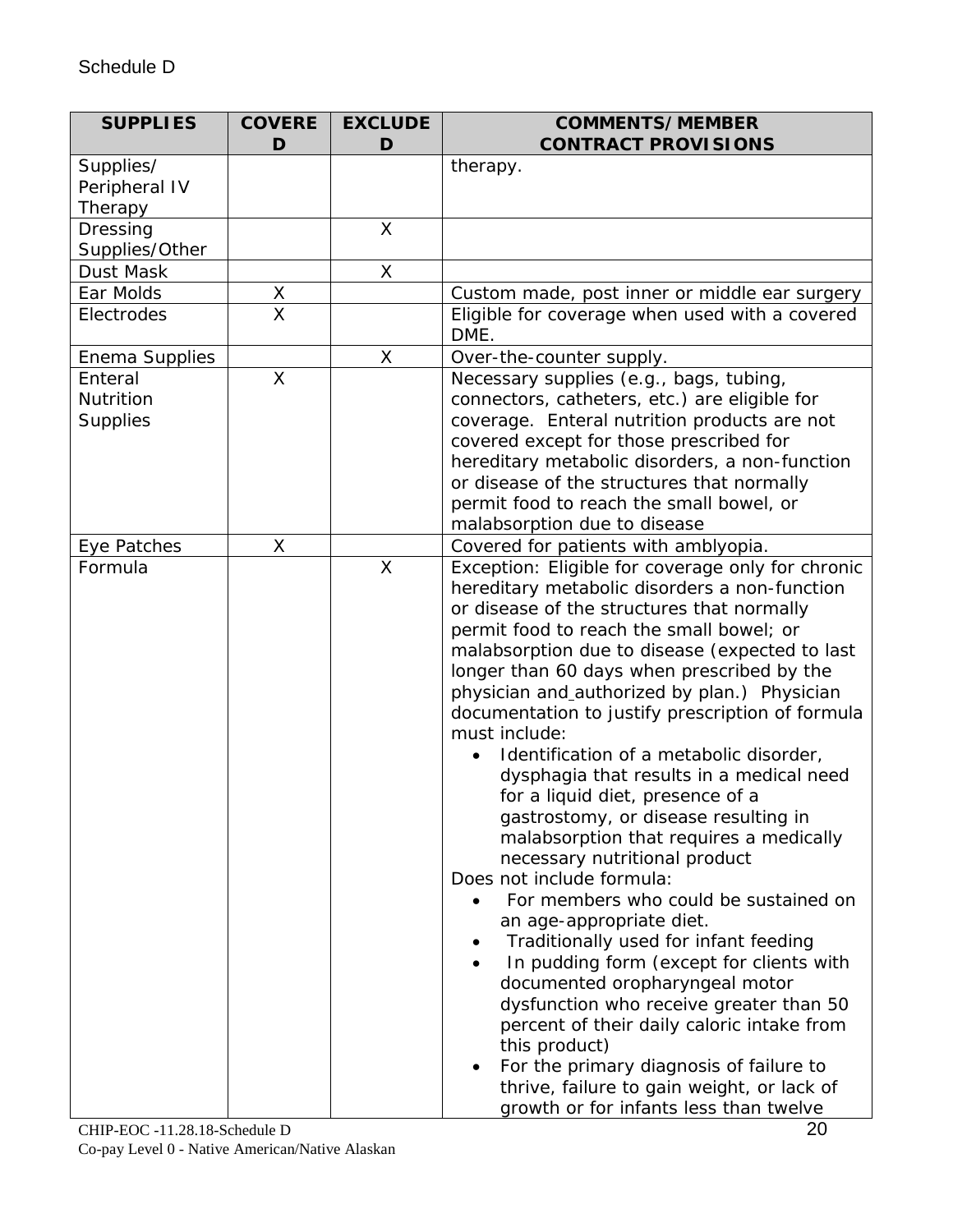| <b>SUPPLIES</b>              | <b>COVERE</b>           | <b>EXCLUDE</b> | <b>COMMENTS/MEMBER</b>                                                                        |
|------------------------------|-------------------------|----------------|-----------------------------------------------------------------------------------------------|
|                              | D                       | D              | <b>CONTRACT PROVISIONS</b>                                                                    |
|                              |                         |                | months of age unless medical necessity is                                                     |
|                              |                         |                | documented and other criteria, listed                                                         |
|                              |                         |                | above, are met.                                                                               |
|                              |                         |                | Food thickeners, baby food, or other regular                                                  |
|                              |                         |                | grocery products that can be blenderized and                                                  |
|                              |                         |                | used with an enteral system that are not                                                      |
|                              |                         |                | medically necessary, are not covered,                                                         |
|                              |                         |                | regardless of whether these regular food                                                      |
|                              |                         |                | products are taken orally or parenterally.                                                    |
| Gloves                       |                         | $\mathsf{X}$   | Exception: Central line dressings or wound                                                    |
|                              |                         |                | care provided by home care agency.                                                            |
| Hydrogen<br>Peroxide         |                         | $\mathsf{X}$   | Over-the-counter supply.                                                                      |
|                              |                         |                |                                                                                               |
| Hygiene Items<br>Incontinent | X                       | X              |                                                                                               |
| Pads                         |                         |                | Coverage limited to children age 4 or over only<br>when prescribed by a physician and used to |
|                              |                         |                | provide care for a covered diagnosis as                                                       |
|                              |                         |                | outlined in a treatment care plan                                                             |
| Insulin Pump                 | X                       |                | Supplies (e.g., infusion sets, syringe reservoir                                              |
| (External)                   |                         |                | and dressing, etc.) are eligible for coverage if                                              |
| <b>Supplies</b>              |                         |                | the pump is a covered item.                                                                   |
| Irrigation Sets,             | X                       |                | Eligible for coverage when used during covered                                                |
| <b>Wound Care</b>            |                         |                | home care for wound care.                                                                     |
| Irrigation Sets,             | X                       |                | Eligible for coverage for individual with an                                                  |
| Urinary                      |                         |                | indwelling urinary catheter.                                                                  |
| IV Therapy                   | X                       |                | Tubing, filter, cassettes, IV pole, alcohol                                                   |
| <b>Supplies</b>              |                         |                | swabs, needles, syringes and any other related                                                |
|                              |                         |                | supplies necessary for home IV therapy.                                                       |
| K-Y Jelly                    |                         | X              | Over-the-counter supply.                                                                      |
| Lancet Device                | Χ                       |                | Limited to one device only.                                                                   |
| Lancets                      | X                       |                | Eligible for individuals with diabetes.                                                       |
| Med Ejector                  | X                       |                |                                                                                               |
| Needles and                  |                         |                | See Diabetic Supplies                                                                         |
| Syringes/                    |                         |                |                                                                                               |
| Diabetic                     |                         |                |                                                                                               |
| Needles and                  |                         |                | See IV Therapy and Dressing Supplies/Central                                                  |
| Syringes/IV and              |                         |                | Line.                                                                                         |
| <b>Central Line</b>          |                         |                |                                                                                               |
| Needles and                  | $\mathsf{X}$            |                | Eligible for coverage if a covered IM or SubQ                                                 |
| Syringes/Other               |                         |                | medication is being administered at home.                                                     |
| Normal Saline                |                         |                | See Saline, Normal                                                                            |
| Novopen                      | X                       |                |                                                                                               |
| Ostomy                       | $\overline{\mathsf{x}}$ |                | Items eligible for coverage include: belt,                                                    |
| <b>Supplies</b>              |                         |                | pouch, bags, wafer, face plate, insert, barrier,                                              |
|                              |                         |                | filter, gasket, plug, irrigation kit/sleeve, tape,                                            |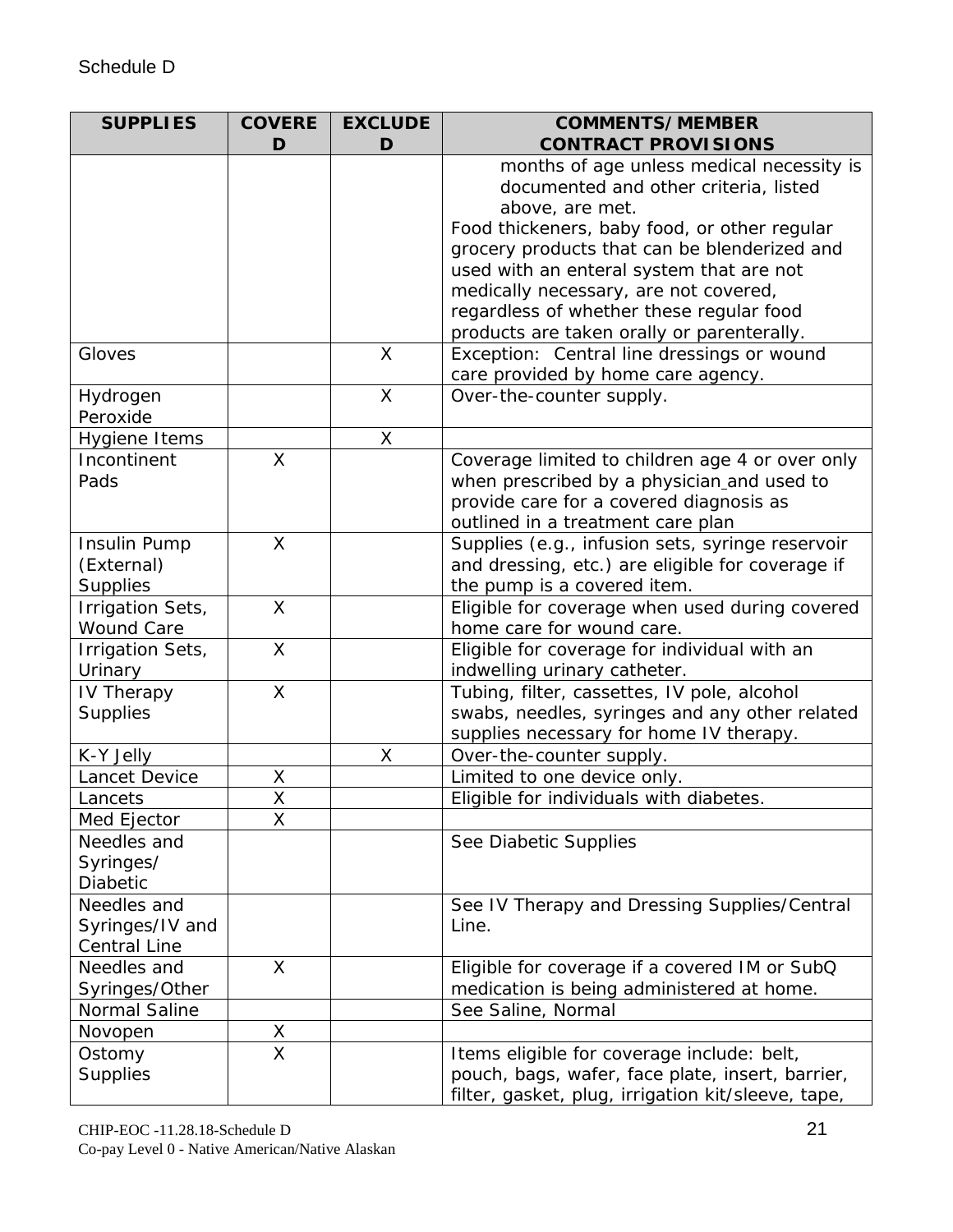| <b>SUPPLIES</b>     | <b>COVERE</b>                       | <b>EXCLUDE</b> | <b>COMMENTS/MEMBER</b><br><b>CONTRACT PROVISIONS</b> |
|---------------------|-------------------------------------|----------------|------------------------------------------------------|
|                     | D                                   | D              | skin prep, adhesives, drain sets, adhesive           |
|                     |                                     |                | remover, and pouch deodorant.                        |
|                     |                                     |                | Items not eligible for coverage include:             |
|                     |                                     |                | scissors, room deodorants, cleaners, rubber          |
|                     |                                     |                | gloves, gauze, pouch covers, soaps, and              |
|                     |                                     |                | lotions.                                             |
| Parenteral          | X                                   |                | Necessary supplies (e.g., tubing, filters,           |
| Nutrition/          |                                     |                | connectors, etc.) are eligible for coverage when     |
| <b>Supplies</b>     |                                     |                | the Health Plan has authorized the parenteral        |
|                     |                                     |                | nutrition.                                           |
| Saline, Normal      | X                                   |                | Eligible for coverage:                               |
|                     |                                     |                | a) when used to dilute medications for               |
|                     |                                     |                | nebulizer treatments;                                |
|                     |                                     |                | b) as part of covered home care for wound            |
|                     |                                     |                | care;                                                |
|                     |                                     |                | c) for indwelling urinary catheter irrigation.       |
| <b>Stump Sleeve</b> | X                                   |                |                                                      |
| <b>Stump Socks</b>  | $\frac{\overline{X}}{\overline{X}}$ |                |                                                      |
| Suction             |                                     |                |                                                      |
| Catheters           |                                     |                |                                                      |
| <b>Syringes</b>     |                                     |                | See Needles/Syringes.                                |
| Tape                |                                     |                | See Dressing Supplies, Ostomy Supplies, IV           |
|                     |                                     |                | Therapy Supplies.                                    |
| Tracheostomy        | X                                   |                | Cannulas, Tubes, Ties, Holders, Cleaning Kits,       |
| <b>Supplies</b>     |                                     |                | etc. are eligible for coverage.                      |
| <b>Under Pads</b>   |                                     |                | See Diapers/Incontinent Briefs/Chux.                 |
| Unna Boot           | $\mathsf{X}$                        |                | Eligible for coverage when part of wound care        |
|                     |                                     |                | in the home setting. Incidental charge when          |
|                     |                                     |                | applied during office visit.                         |
| Urinary,            |                                     | X              | Exception: Covered when used by incontinent          |
| External            |                                     |                | male where injury to the urethra prohibits use       |
| Catheter &          |                                     |                | of an indwelling catheter ordered by the PCP         |
| <b>Supplies</b>     |                                     |                | and approved by the plan                             |
| Urinary,            | X                                   |                | Cover catheter, drainage bag with tubing,            |
| Indwelling          |                                     |                | insertion tray, irrigation set and normal saline     |
| Catheter &          |                                     |                | if needed.                                           |
| <b>Supplies</b>     |                                     |                |                                                      |
| Urinary,            | X                                   |                | Cover supplies needed for intermittent or            |
| Intermittent        |                                     |                | straight catherization.                              |
| Urine Test Kit      | X                                   |                | When determined to be medically necessary.           |
| Urostomy            |                                     |                | See Ostomy Supplies.                                 |
| supplies            |                                     |                |                                                      |